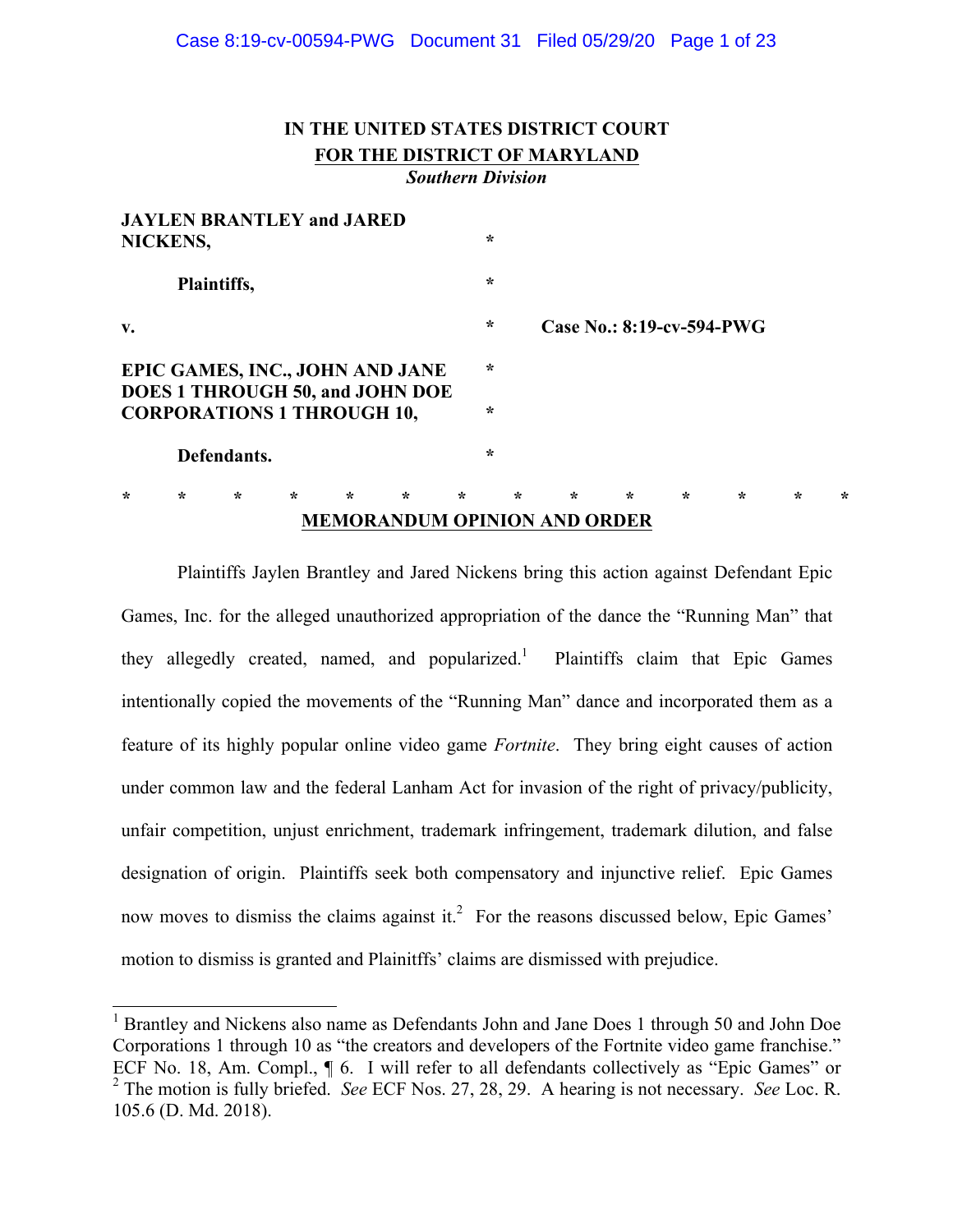#### **Background**

Plaintiffs Brantley and Nickens allege that in 2016 they created, named, and popularized the dance move which they titled the "Running Man." Am. Compl. ¶¶ 2, 3, 9. Brantley and Nickens allege that they incorporated the dance into breaks at University of Maryland basketball games, and that the dance subsequently went viral on social media. *Id.* ¶ 10. Plaintiffs claim to have incited the online popularity of the Running Man by challenging others to imitate the dance and post the performance on social media. *Id.* They state that the Running Man videos have over 100 million views on YouTube and thousands of people have posted videos of themselves performing the dance. *Id.* ¶ 11*.*

The popularity of the "Running Man Challenge" allegedly exploded in part after a live performance of the dance by Brantley and Nickens on the *Ellen DeGeneres Show*. *Id.* ¶ 2. While Plaintiffs repeatedly allege in their complaint that they "created" the dance, during the *Ellen* segment two high school students from New Jersey – Kevin Vincent and Jeremiah Hall – are credited with creating the dance. ECF No. 27-2 (video of *Ellen* segment).<sup>3</sup> Brantley and Nickens appear later in the segment and state that *they* copied the dance from a video that they saw on Instragram. *Id.* Nonetheless, Brantley and Nickens claim that the "Running Man" has become synonymous with them. Am. Compl. ¶ 13.

Defendant Epic Games is the creator and developer of the *Fortnite* video game franchise. *Id.* ¶ 16. *Fortnite* is a free-to-play online multiplayer video game which supports

 <sup>3</sup> Although the video of the *Ellen* segment was included as an exhibit to Epic Games' Motion to Dismiss, and not attached to the Complaint, I take judicial notice of it without converting the motion to one for summary judgment, as the video is central to Plaintiffs' claims, was incorporated by reference in the Complaint, and its authenticity is not in dispute. *See* Am. Compl. ¶ 2; *Witthohn v. Federal Ins. Co.*, 164 Fed. Appx. 395, 396 (4th Cir. 2006) (When reviewing a motion to dismiss, "a court may consider . . . documents central to plaintiff's claim, and documents sufficiently referred to in the complaint so long as the authenticity of these documents is not disputed.")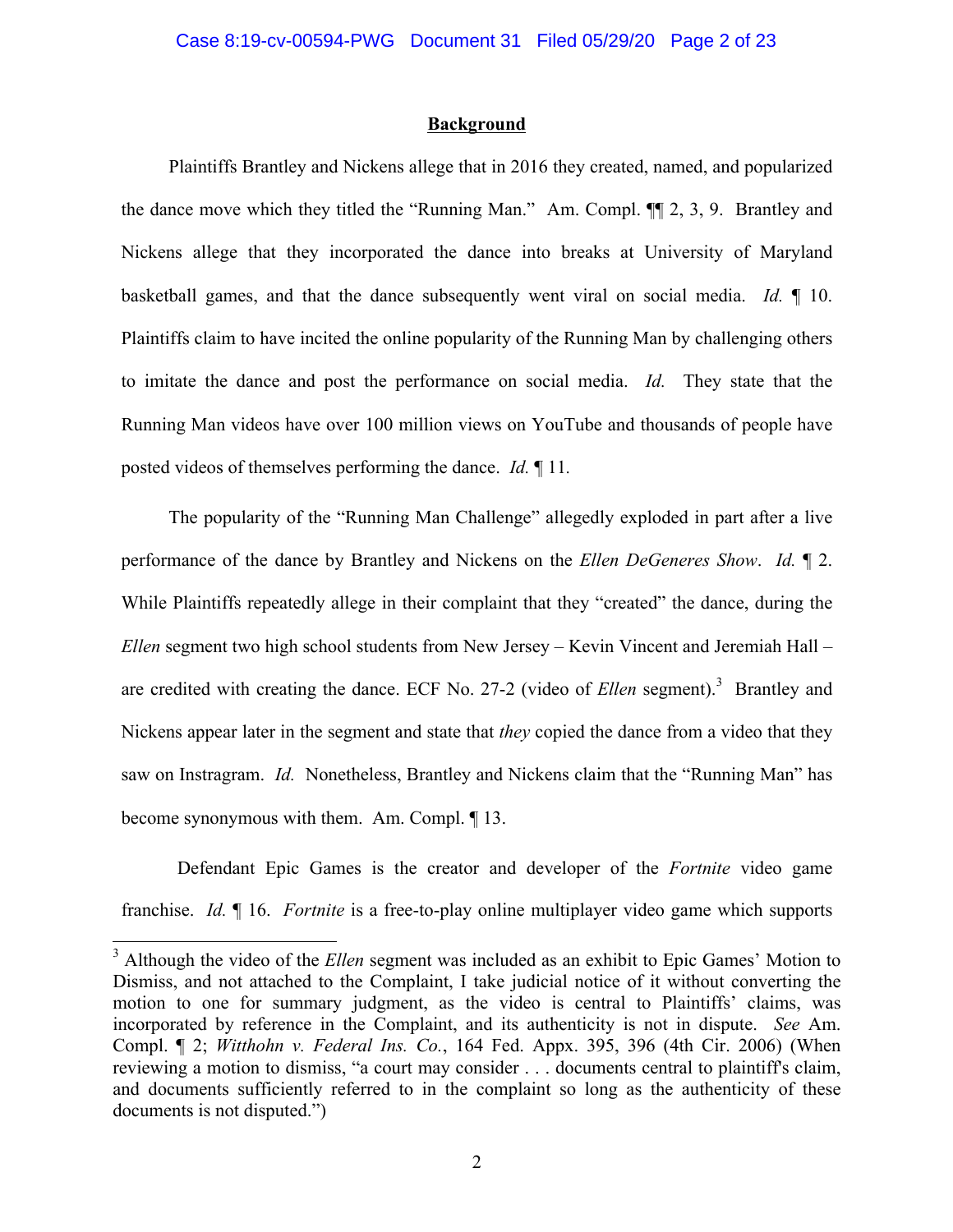### Case 8:19-cv-00594-PWG Document 31 Filed 05/29/20 Page 3 of 23

up to one hundred players during a single game. *Id.* ¶¶ 17, 18. *Fortnite* allows each player to select and create their own individualized avatar which is extensively customizable. *Id.* The players then compete in a battle-royale style shooting match where the last player standing is declared the victor. *Id.* ¶ 17. At any point during the match, the player can command their online avatar to perform programmed movements called "emotes" which express the player's emotions in the game. *Id.* ¶¶ 20, 21. *Fortnite*'s massive popularity can be attributed not just to its gameplay, but also to the incorporation and popularity of in-game emotes. *Id.* ¶ 21.

Because *Fortnite* is free-to-play, the game is primarily supported by purchases made at the game's electronic storefront. *Id.* ¶ 18. At the electronic storefront, players can purchase various customizations for their online characters including costumes, equipment, and unique emotes. *Id.* In July 2018, Epic Games produced a new emote which was called the "Running Man" emote (the "Emote"). *Id.* 126. The Emote could be purchased for roughly five dollars on the *Fortnite* electronic storefront or purchased as part of a package included with the latest installment of *Fortnite*. *Id.*

Brantley and Nickens allege that Epic Games created the Emote by impermissibly copying the movements of the "Running Man" dance and profited from the sale of the Emote on the *Fortnite* electronic storefront. *Id.* ¶¶ 26–28, 32. Brantley and Nickens bring a total of eight causes of action against Epic Games under theories of invasion of the right of privacy/publicity, unfair competition, unjust enrichment, trademark infringement, trademark dilution, and false designation of origin. Epic Games moves to dismiss the claims against it.

### **Standard of Review**

Plaintiffs' claims are subject to dismissal if they "fail[] to state a claim upon which relief can be granted." Fed. R. Civ. P.  $12(b)(6)$ . The purpose of Rule  $12(b)(6)$  "is to test the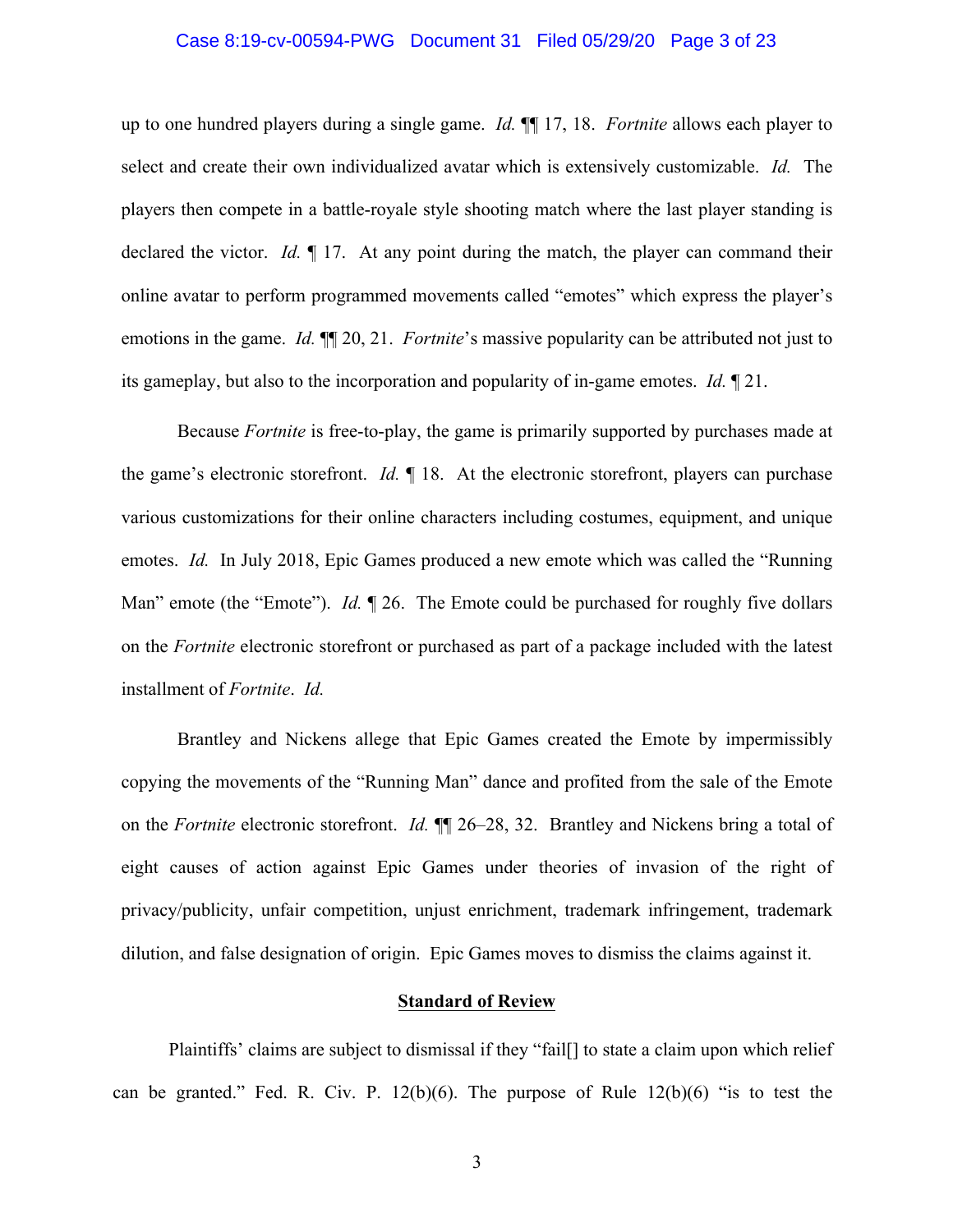### Case 8:19-cv-00594-PWG Document 31 Filed 05/29/20 Page 4 of 23

sufficiency of a complaint and not to resolve contests surrounding the facts, the merits or the applicability of defenses." *Presley v. City of Charlottesville*, 464 F.3d 480, 483 (4th Cir. 2006). A pleading must meet the standard of Rule 8(a), which requires only "a short and plain statement of the claim showing that the pleader is entitled to relief." Fed. R. Civ. P. 8(a)(2). The complaint must contain factual content, and more than "a formulaic recitation of the elements of a cause of action" or "naked assertion[s] devoid of further factual enhancement." *Ashcroft v. Iqbal*, 556 U.S. 662, 678 (2009) (internal citations omitted). Therefore, mere legal conclusions will not suffice. *Iqbal*, 556 U.S. at 678. Finally, the factual allegations presented in the complaint must be construed "in the light most favorable to [the] plaintiff." *Adcock v. Freightliner LLC*, 550 F.3d 369, 374 (4th Cir. 2008).

#### **Discussion**

Epic Games argues that the Copyright Act preempts Brantley and Nickens' claims for invasion of the right of privacy/publicity (Count I), common law unfair competition (Count III) and unjust enrichment (Count IV). Similarly, Epic Games argues that Brantley and Nickens' claims for Lanham Act unfair competition (Count II) and false designation of origin (Count VII) are precluded by the Copyright Act. Finally, Epic Games argues that Plaintiffs failed to plausibly allege a valid trademark for their claims for Lanham Act trademark infringement (Count V), common law trademark infringement (Count VI), and Lanham Act trademark dilution (Count VII).  $4$  I agree.

## **I. Plaintiffs' Common Law Privacy, Unfair Competition, and Unjust Enrichment Claims are Preempted by the Copyright Act**

The Copyright Act expressly preempts a broad array of other claims. Specifically, § 301

<sup>&</sup>lt;sup>4</sup> Epic Games also argues that Brantley and Nickens' claims should be dismissed under First Amendment principles and for failure to state a claim. Because I dismiss the claims for the reasons discussed herein, I do not address these arguments.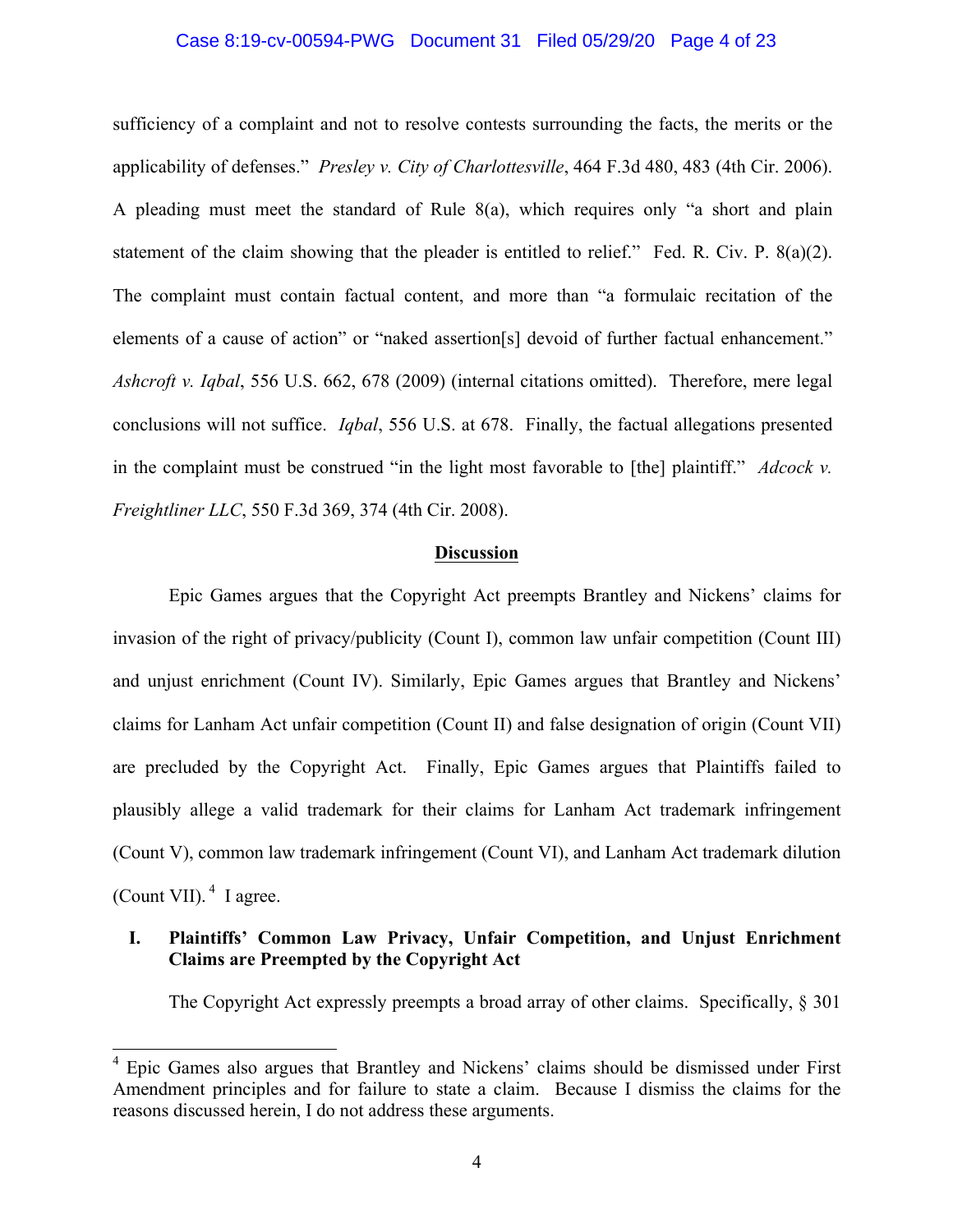of the Copyright Act states as follows:

On or after January 1, 1978, all legal or equitable rights that are equivalent to any of the exclusive rights within the general scope of copyright as specified by section 106 in works of authorship that are fixed in a tangible medium of expression and come within the subject matter of copyright as specified by sections 102 and 103, whether created before or after that date and whether published or unpublished, are governed exclusively by this title. Thereafter, no person is entitled to any such right or equivalent right in any such work under the common law or statutes of any State.

17 U.S.C. § 301. This statutory language establishes a two-prong test for determining copyright preemption: "first, the work must be within the scope of the subject-matter of copyright as specified in 17 U.S.C. §§ 102, 103, and second, the rights granted under state law must be equivalent to any exclusive rights within the scope of federal copyright as set out in 17 U.S.C. § 106." *U.S. ex rel. Berge v. Bd. of Trustees of the Univ. of Alabama*, 104 F.3d 1453, 1463 (4th Cir. 1997) (quoting *Rosciszewski v. Arete Assocs.*, Inc., 1 F.3d 225, 229 (4th Cir. 1993)) (internal quotation marks omitted). I analyze each of these prongs in turn.

## **a. The Running Man is Within the Subject Matter of Copyright**

Under the first prong of the test for copyright preemption, I must consider whether the work in question – the Running Man dance – falls within the subject matter of copyright as specified in sections 102 and 103 of the Copyright Act. As relevant here, section 102(a) provides that "Copyright protection subsists, in accordance with this title, in original works of authorship fixed in any tangible medium of expression, now known or later developed, from which they can be perceived, reproduced, or otherwise communicated, either directly or with the aid of a machine or device. Works of authorship include the following categories: . . . choreographic works." 17 U.S.C. § 102(a). Section 102(b) provides that "[i]n no case does copyright protection for an original work of authorship extend to any idea, procedure, process, system, method of operation, concept, principle, or discovery, regardless of the form in which it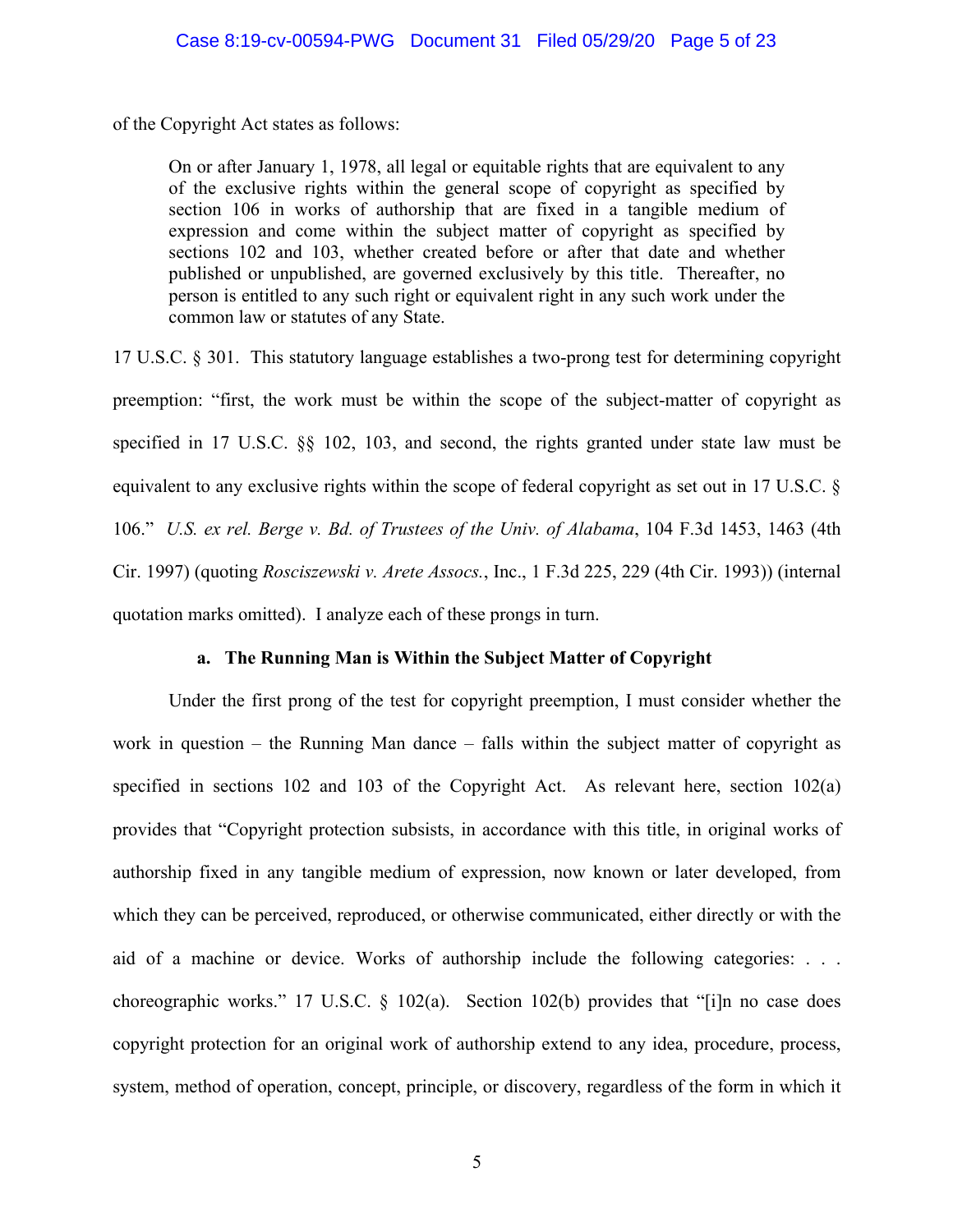### Case 8:19-cv-00594-PWG Document 31 Filed 05/29/20 Page 6 of 23

is described, explained, illustrated, or embodied in such work." 17 U.S.C. § 102(b). In other words, copyright protection extends to original works of authorship in a tangible medium including choreographic works, but not for any ideas embodied in a work.

However, the scope of copyright *preemption* is broader than the scope of copyright *protection*. *See Berge*, 104 F.3d at 1463 (rejecting argument that a claim is not preempted because it falls within "ideas and methods" excluded from copyright protection because "the shadow actually cast by the Act's preemption is notably broader than the wing of its protection."); *Alliance for Telcoms. Indus. Sols., Inc. v. Hall*, No. CCB-05-440, 2007 WL 3224589, at \*10 (D. Md. Sept. 27, 2007) ("The inquiry is limited to whether a work comes under the scope of the Act, and not whether it is actually protected . . . ."); *see also Nat'l Basketball Ass'n v. Motorola, Inc.*, 105 F.3d 841, 849 (2d Cir. 1997) ("Copyrightable material often contains uncopyrightable elements within it, but [the Copyright Act] . . . bars state-law . . . claims with respect to uncopyrightable as well as copyrightable elements."); *Fin. Info., Inc. v. Moody's Inv'rs Serv.*, 808 F.2d 204 (2d Cir. 1986) ("As long as the work fits within one of the general subject matter categories of sections 102 and 103, the bill prevents the States from protecting it even if it fails to achieve Federal statutory copyright because it is too minimal or lacking in originality to qualify.") (quoting H.R. Rep. No. 1476, 94th Cong., 2d Sess., 131 *reprinted in* 1976 U.S. Code Cong. & Ad. News, 5659, 5747).

The analysis under this first prong of the test for copyright preemption is the same for Brantley and Nickens' invasion of the right of privacy/publicity, common law unfair competition and unjust enrichment clams, because they are all based on the alleged copying and use of the Running Man dance. *See* Am. Compl. ¶¶ 27–28, 36–37, 52–53, 60–61. Section 102(a) of the Copyright Act explicitly includes within its list of protected authorships, "choreographic works."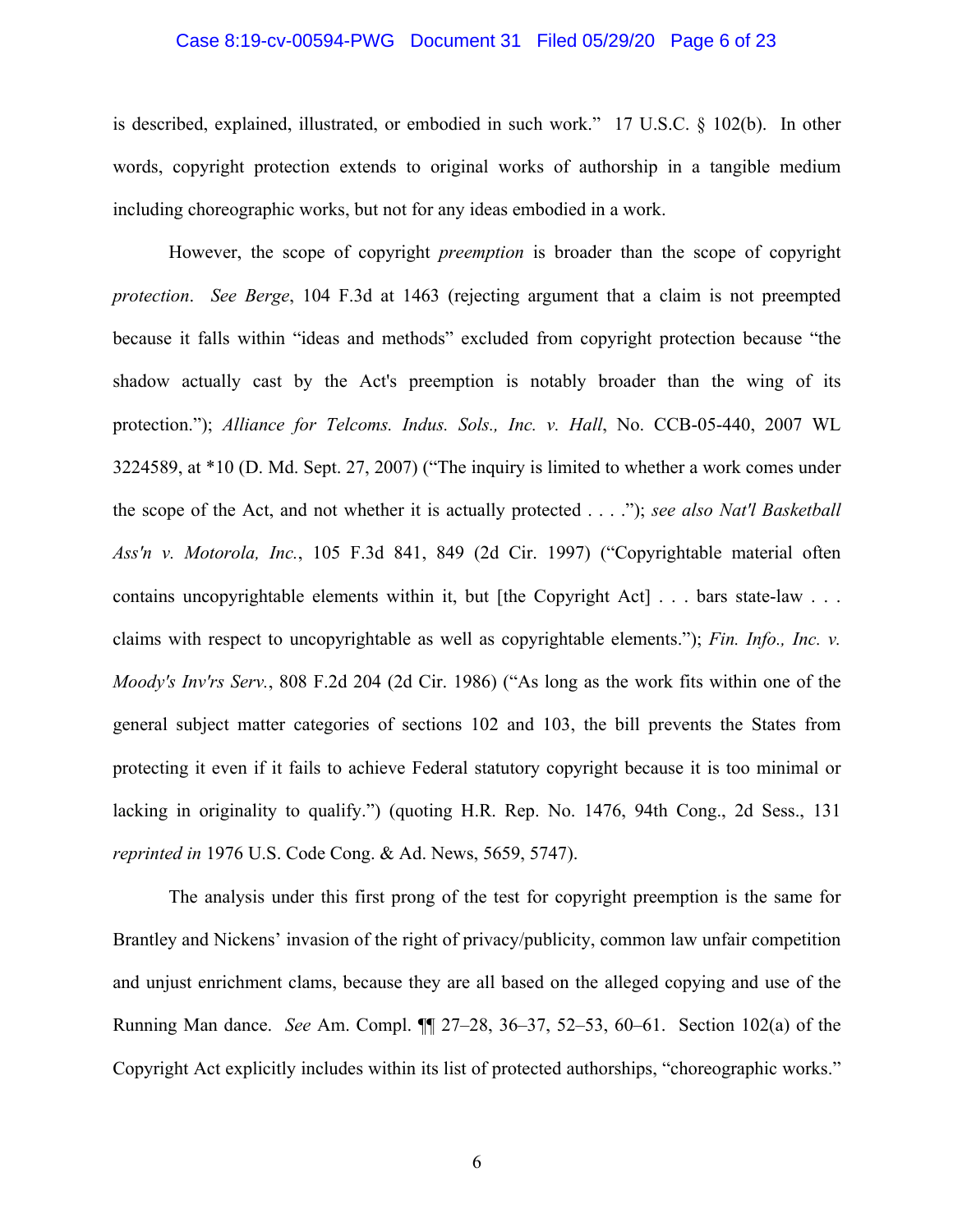# Case 8:19-cv-00594-PWG Document 31 Filed 05/29/20 Page 7 of 23

17 U.S.C. § 102(a). Plaintiffs argue that they allege that the Running Man is a "dance," and not a "choreographic work," and therefore it is not the subject of copyright. The U.S Copyright Office has published a Compendium of U.S. Copyright Practices that provides an explanation of how it considers the distinction between a choreographic work and dance, which provides a useful guide:

The Office defines choreography as the composition and arrangement of "a related series of dance movements and patterns organized into a coherent whole." [*Horgan v. Macmillan, Inc.*, 789 F.2d 157, 161 (2d Cir. 1986)] (quoting Compendium (Second)  $\S$  450.03(a)). By definition, choreography is a subset of dance. As such, a work of authorship cannot be registered as a choreographic work unless it is comprised of dance steps, dance movements, and/or dance patterns. However, the term choreography is not synonymous with dance. The legislative history for the 1976 Copyright Act clearly states that "'choreographic works' do not include social dance steps and simple routines." H.R. Rep. No. 94- 1476, at 54 (1976), *reprinted in* 1976 U.S.C.C.A.N. at 5667; S. Rep. No. 94-473, at 52 (1975).

U.S. Copyright Office, Compendium of U.S. Copyright Office Practices § 805.1 (3rd ed. 2017).

The Copyright Office states that choreographic works typically contain one or more of the

following elements: rhythmic movements in a defined space, compositional arrangement, music

or textual accompaniment, dramatic content, presentation before an audience, and execution by

skilled performers. *Id.* § 805.2.

Choreographic works are distinguished from de minimis movements, dance steps, social,

dances, and simple routines, which are not copyrightable. The Copyright Office explains:

Individual movements or dance steps by themselves are not copyrightable, such as the basic waltz step, the hustle step, the grapevine, or the second position in classical ballet. *Id.* (quoting *Compendium (Second)* § 450.06). Likewise, the U.S. Copyright Office cannot register short dance routines consisting of only a few movements or steps with minor linear or spatial variations, even if the routine is novel or distinctive. *Cf*. 37 C.F.R. § 202.1(a). The individual elements of a dance are not copyrightable for the same reason that individual words, numbers, notes, colors, or shapes are not protected by the copyright law. Individual dance steps and short dance routines are the building blocks of choreographic expression, and allowing copyright protection for these elements would impede rather than foster creative expression. *See Horgan,* 789 F.2d at 161 (quoting *Compendium (Second)*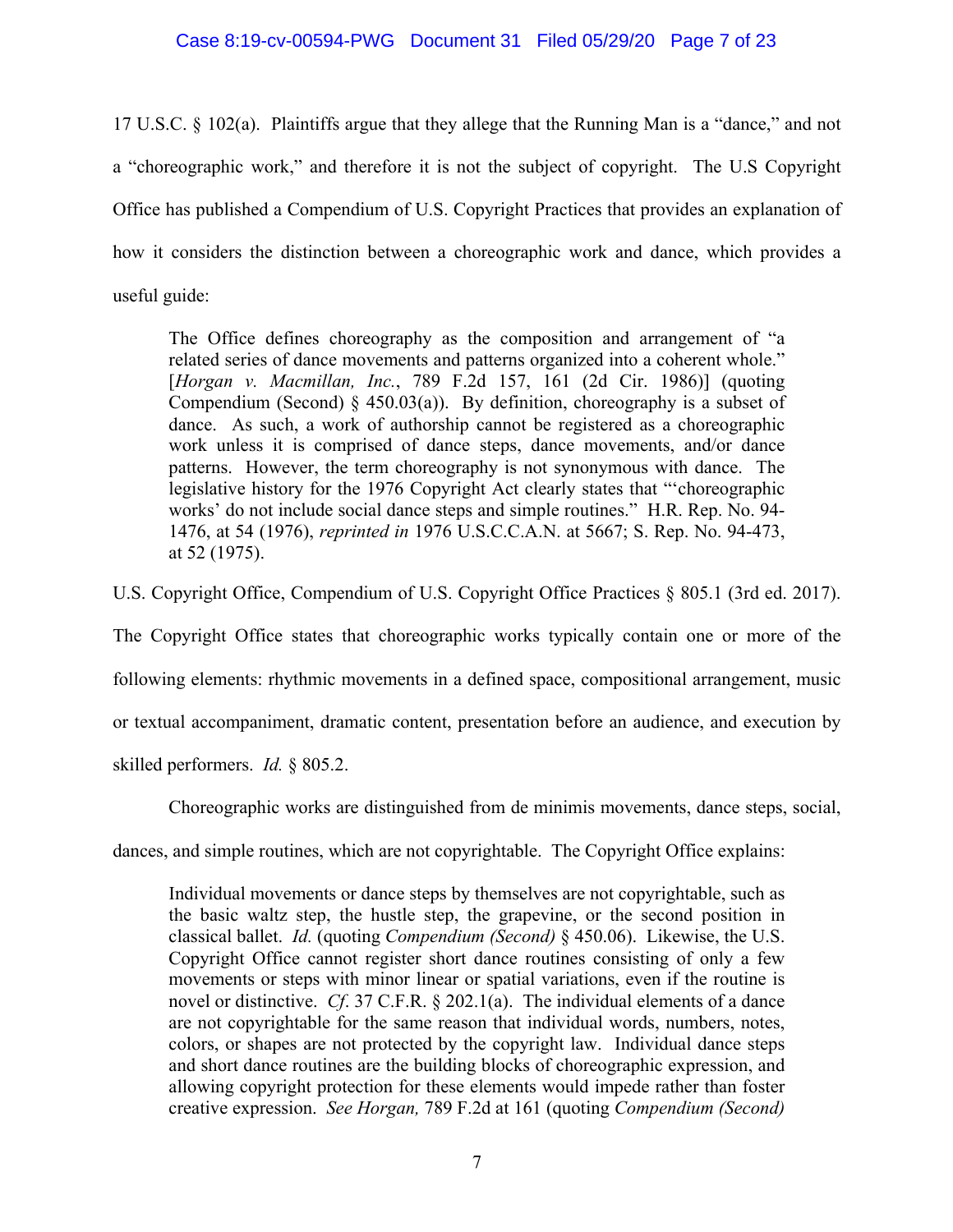### $§$  450.06)...

When Congress extended federal copyright protection to choreography, it intended to protect expressive works of authorship, such as ballet or modern dance. However, Congress did not intend to protect all forms of dance or movement. The legislative history specifically states that "choreographic works do not include social dance steps and simple routines." H.R. Rep. No. 94- 1476, at 54 (1976), reprinted in 1976 U.S.C.C.A.N. at 5667; S. Rep. No. 94-473, at 52 (1975). Thus, the U.S. Copyright Office cannot register a claim to copyright in social dances or simple routines, because they do not constitute copyrightable subject matter.

*Id.* § 805.5(A)–(B). Thus, "[t]he dividing line between copyrightable choreography and uncopyrightable dance is a continuum, rather than a bright line. At one extreme are ballets, modern dances, and other complex works that represent a related series of dance movements and patterns organized into a coherent compositional whole. At the other extreme are social dances, simple routines, and other uncopyrightable movements . . . . Many works fall somewhere in between." *Id.* § 805.5(B).

In a similar case, *Pellegrino v. Epic Games, Inc.*, the United States District Court for the Eastern District of Pennsylvania recently analyzed this distinction between choreography and dance for the purposes of copyright preemption regarding another *Fortnite* emote. *Pellegrino v. Epic Games, Inc.*, No. CV 19-1806, 2020 WL 1531867 (E.D. Pa. Mar. 31, 2020). In that case, Leo Pellegrino, a professional saxophone player, alleged that Epic Games copied his signature dance movement involving turning his legs and feet to the side while playing the saxophone to create the "Phone It In" emote in the Fortnite game. *Id.* at \*2. Like here, Pellegrino brought claims for violation of rights of privacy and publicity, unjust enrichment, unfair competition, trademark infringement, and trademark dilution. *Id.* The Court dismissed Pellegrino's state law trademark infringement claim after finding that it was preempted by the Copyright Act.<sup>5</sup> In

<sup>&</sup>lt;sup>5</sup> The court dismissed Pellegrino's other claims, except for his Lanham Act claim for false endorsement, for other reasons. *See Pellegrino v. Epic Games, Inc.*, No. CV 19-1806, 2020 WL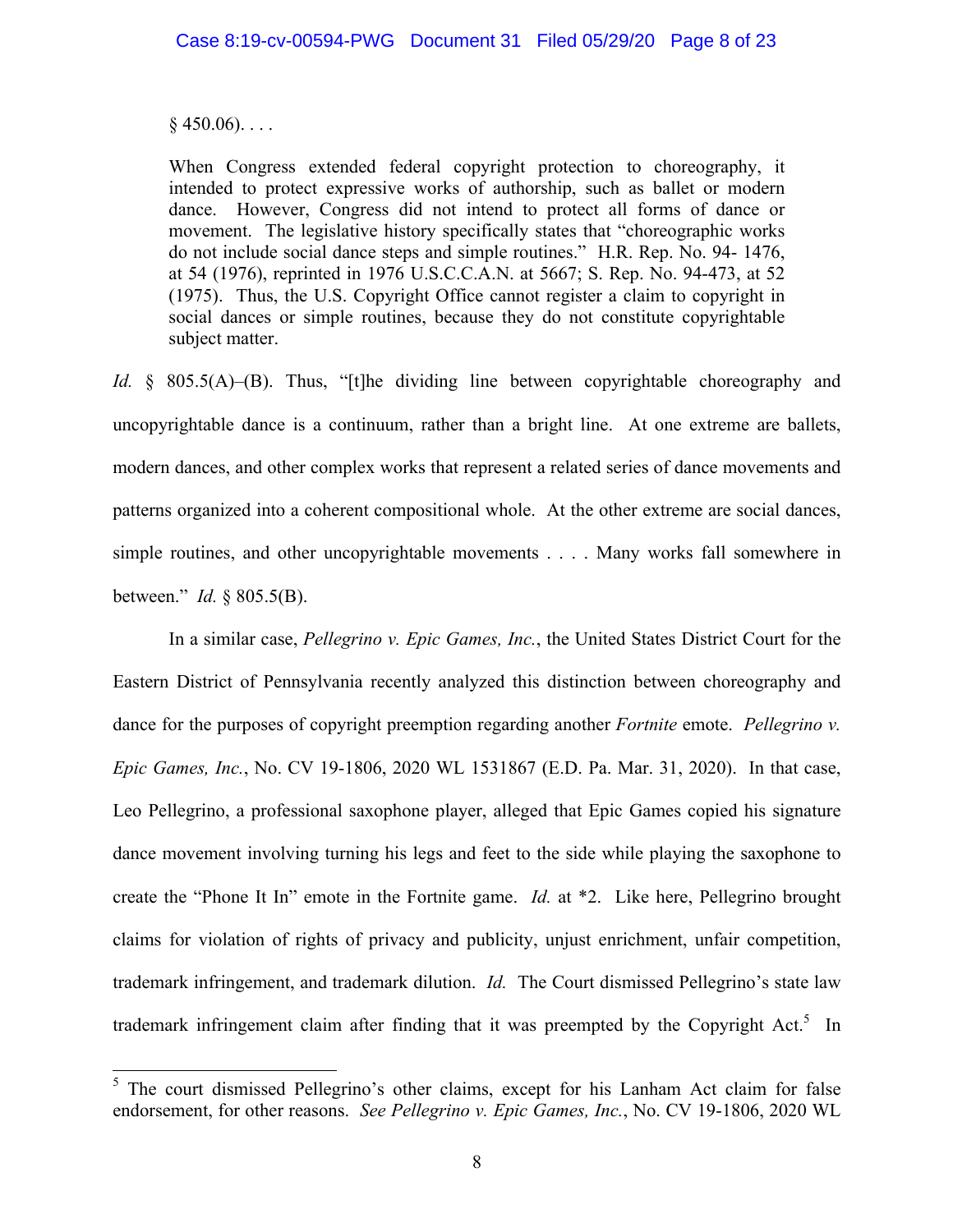## Case 8:19-cv-00594-PWG Document 31 Filed 05/29/20 Page 9 of 23

reaching this conclusion, the court looked to the Copyright Act's compendium and held that

Pellegrino's "Signature Move" was a dance within the subject matter of copyright under the first

prong of the copyright preemption test:

At issue therefore is whether dance falls within the subject matter of copyright. We conclude that it does. Specifically, we find that dance falls within the ambit of the copyright category "choreographic works." 17 U.S.C. § 102(a)(4). Although "the term choreography is not synonymous with dance," the U.S. Copyright Office, Compendium of U.S. Copyright Office Practices (3rd ed. 2017) (the "Compendium"), defines choreography as a "subset of dance [because] a work of authorship cannot be registered as a choreographic work unless it is comprised of dance steps, dance movements, and/or dance patterns." *Id.* § 805.5(B)(3); *see also id.* § 805.5(B) ("The dividing line between copyrightable choreography and uncopyrightable dance is a continuum, rather than a bright line."). In fact, to register a claim to copyright in a choreographic work, the U.S. Copyright Office requires that "the [proposed] work is a dance." *Id.* § 805.4. We therefore conclude that the Signature Move, which is alleged to be a dance, is the appropriate subject matter of copyright law in satisfaction of the first prong of the test for copyright preemption.

*Pellegrino v. Epic Games, Inc.*, No. CV 19-1806, 2020 WL 1531867, at \*8 (E.D. Pa. Mar. 31, 2020).

Whether the Running Man dance could be subject to copyright protection is a closer question. It has some characteristics of a choreographic work: it consists of rhythmic movements in a defined space, has music accompaniment, and was presented before an audience. *See* Am. Compl. ¶¶ 9–10; ECF No. 27-2; U.S. Copyright Office, Compendium of U.S. Copyright Office Practices § 805.2 (3rd ed. 2017). However, it could also be compared to a dance step, like "the basic waltz step, the hustle step, the grapevine, or the second position in classical ballet" and therefore would not be copyrightable. *Id.* § 805.5(A). The Running Man also potentially could be characterized as a "social dance" given that it was widely enjoyed and performed by thousands of members of the public. *Id.* § 805.5(B). In short, the Running Man is somewhere on the continuum between copyrightable choreography and uncopyrightable dance. *Id.*

 $\overline{a}$ 

<sup>1531867,</sup> at \*11 (E.D. Pa. Mar. 31, 2020).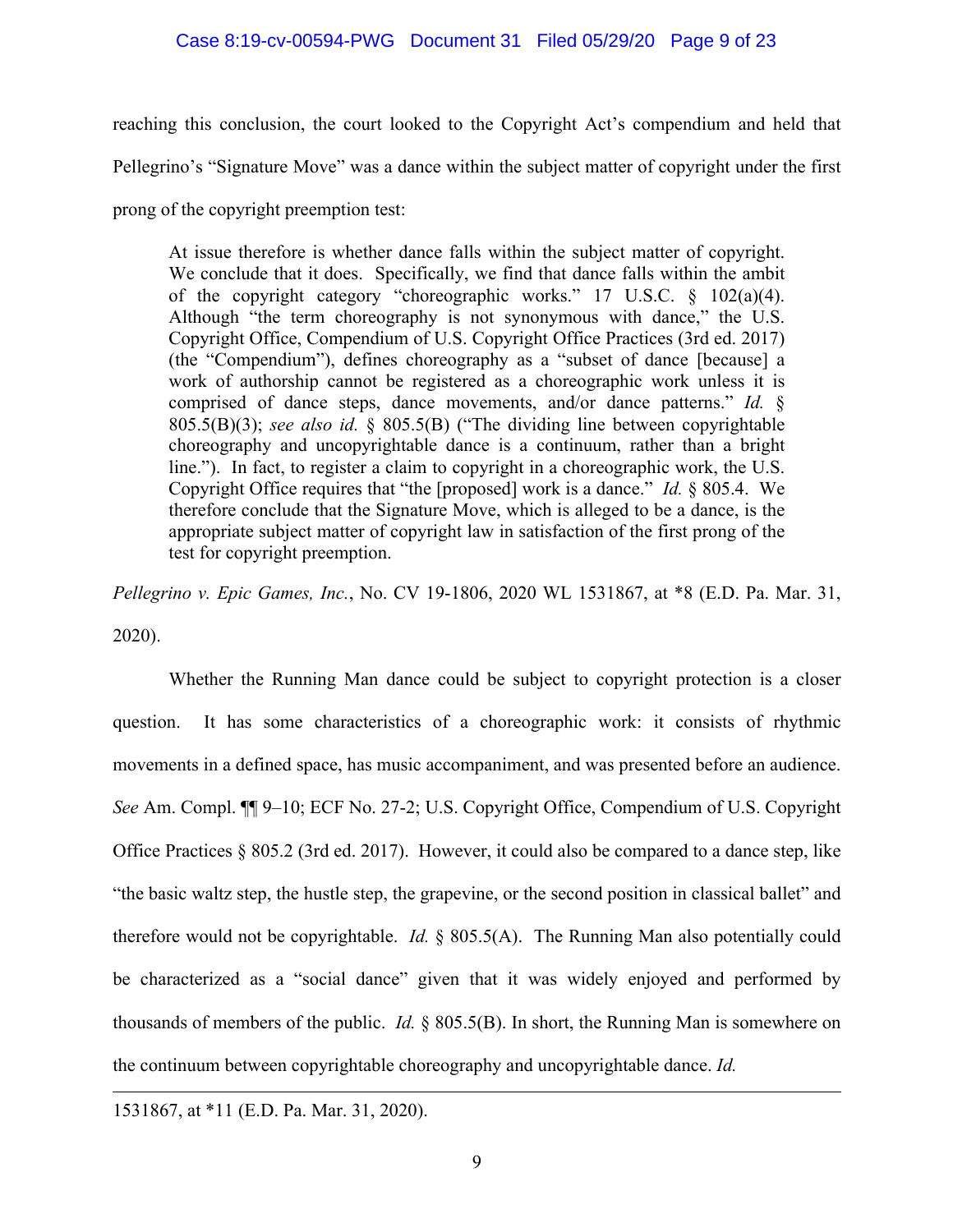### Case 8:19-cv-00594-PWG Document 31 Filed 05/29/20 Page 10 of 23

Fortunately, the question of precisely where on that continuum the Running Man falls does not need to be decided. Given that the scope of copyright preemption is broader than that of copyright protection, it is sufficient here to find that the Running Man is within the "general subject matter" of copyright under a choreographic work. *Fin. Info., Inc. v. Moody's Inv'rs Serv.*, 808 F.2d 204 (2d Cir. 1986) (quoting H.R. Rep. No. 1476, 94th Cong., 2d Sess., 131 *reprinted in* 1976 U.S. Code Cong. & Ad. News, 5659, 5747); *see also Berge*, 104 F.3d at 1463; *Alliance for Telcoms. Indus. Sols., Inc. v. Hall*, No. CCB-05-440, 2007 WL 3224589, at \*10 (D. Md. Sept. 27, 2007). Therefore, like the court in *Pellegrino* found as to Leo Pellegrino's "Signature Move," I find that the Running Man dance is within the subject matter of copyright law, satisfying the first prong of the test for copyright preemption.

### **b. The Rights to be Vindicated are Equivalent to those Protected by Copyright**

Under the second prong of the copyright preemption test, the rights to be preempted must be equivalent to the rights protected by the Copyright Act. *Berge*, 104 F.3d at 1463. Under section 106 of the Copyright Act, copyright owners are granted the exclusive right to: (1) reproduce the copyrighted work; (2) to prepare derivative works; (3) to distribute copies of the copyrighted work by sale, rental, lease, or lending; (4) to perform the copyrighted work publicly; and (5) to display the copyrighted work publicly. 17 U.S.C. § 106. Under the test provided in *Berge*, a claim avoids preemption when it contains an "extra element that changes the nature of the [] action so that it is *qualitatively different* from a copyright infringement claim." *Berge*, 104 F.3d at 1463 (internal quotation marks omitted) (emphasis in original).

Courts in this Circuit have repeatedly found that claims based on alleged misappropriation protect the same exclusive rights under the Copyright Act. *See Progressive Corp. v. Integon P & C Corp.*, 947 F.2d 942 (4th Cir. 1991); *Lowry's Reports, Inc. v. Legg*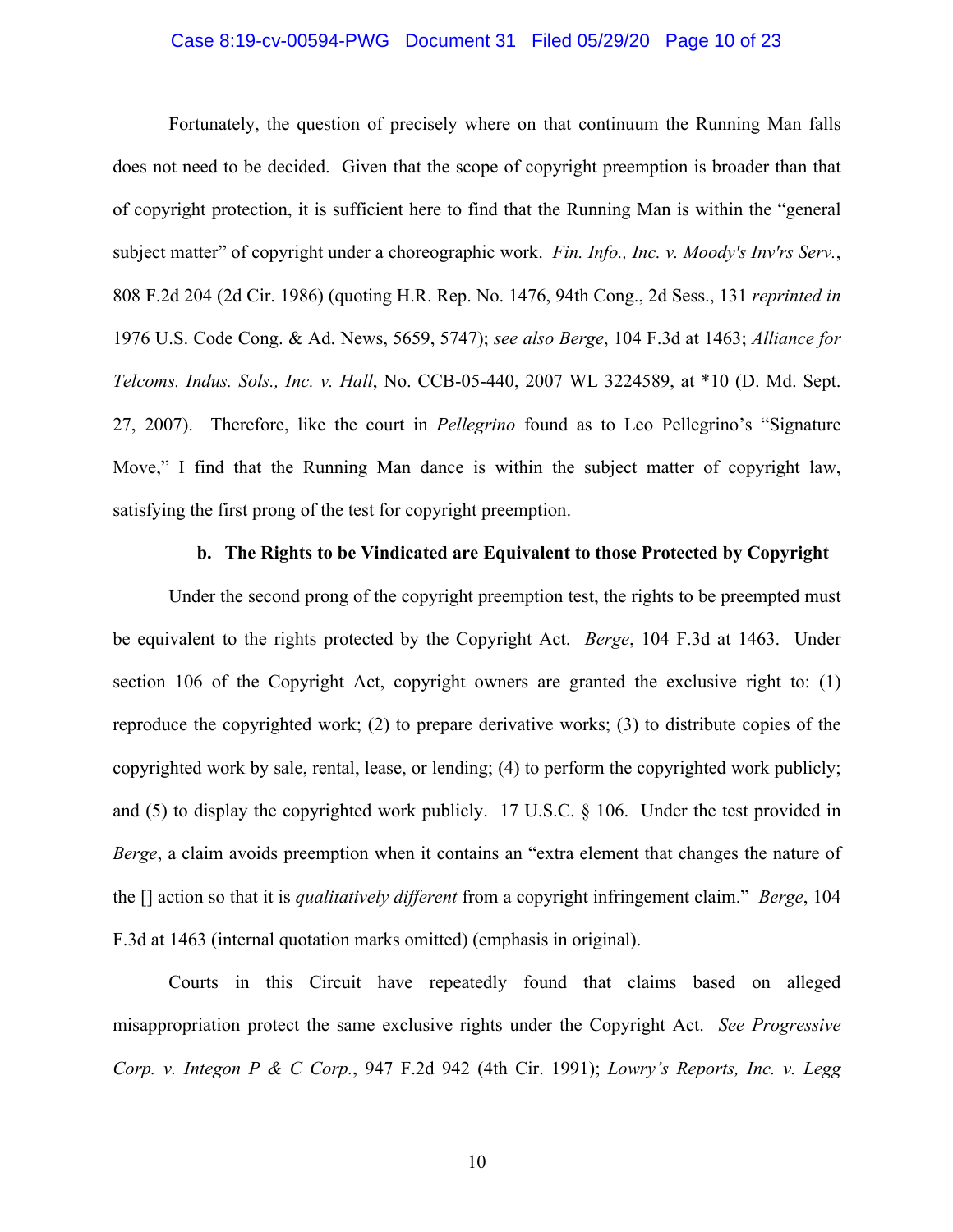*Mason, Inc.*, 271 F. Supp. 2d 737, 756 (D. Md. 2003); *Costar Group Inc. v. Loopnet, Inc.*, 164 F. Supp. 2d 688, 713–14 (D. Md. 2001). These cases are instructive.

In *Progressive*, the Fourth Circuit upheld the district court's dismissal of Progressive's state law unfair competition and tortious interference claims based on Copyright Act preemption. *Progressive Corp. v. Integon P & C Corp.*, 947 F.2d 942 (4th Cir. 1991). In that case, Progressive alleged that Integon had copied one of its insurance manuals that contained its method for determining which insurance risks to accept and at what price. *Id.* The Fourth Circuit observed that "[c]ourts have consistently held that state unfair competition claims based on misappropriation protect the same rights as Congress sought to protect by the Copyright Act and are therefore preempted." *Id.* at 942 (citing *Del Madera Properties v. Rhodes and Gardner, Inc.*, 820 F.2d 973 (9th Cir.1987), *abrogated on other grounds by Fogerty v. Fantasy, Inc.*, 510 U.S. 517 (1994)); *Walker v. Time Life Films, Inc.*, 784 F.2d 44, 53 (2d Cir. 1986); *Ehat v. Tanner*, 780 F.2d 876, 877 (10th Cir.1985). The Fourth Circuit found that the misappropriation claim was "part and parcel of the copyright claim" and was therefore preempted. *Id.* Likewise, the Fourth Circuit found that the claim for tortious interference with business relations was preempted, notwithstanding that Progressive had pled the four elements of the tort, which differ from those of a copyright claim. The key was that although the specific elements of the tort differed, they were still based on the same alleged conduct that was within the scope of copyright protection. *Id.* ("'[T]he fact that cross-appellants pleaded additional elements of awareness and intentional interference, not a part of the copyright claim, goes merely to the scope of that right; it does not establish qualitatively different conduct on the part of the infringing party, nor a fundamental nonequivalence between the state and federal rights implicated.'") (quoting *Harper & Row Publishers, Inc. v. Nation Enterprises*, 723 F.2d 195, 201 (2d Cir. 1983), *rev'd on other*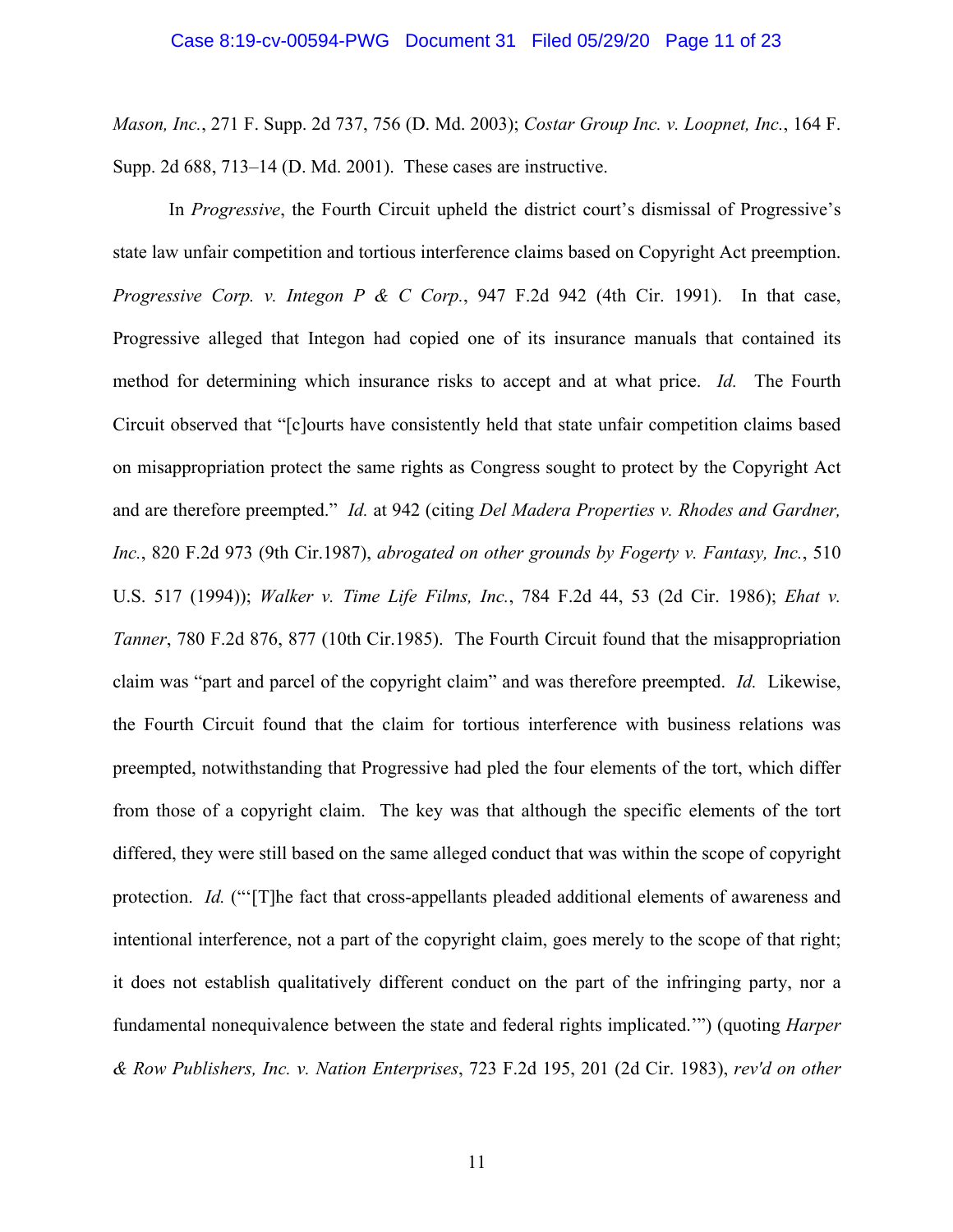*grounds*, 471 U.S. 539 (1985)).

*Lowry* involved a claim for unjust enrichment based on Legg Mason's use of Lowry's proprietary stock market reports. *Lowry's Reports, Inc. v. Legg Mason, Inc.*, 271 F. Supp. 2d 737, 742 (D. Md. 2003). Legg Mason paid for one subscription of Lowry's reports, but then disseminated the information to its brokers around the country. *Id.* at 752–53. On a summary judgment record, the district court held that the Copyright Act preempted Lowry's unjust enrichment claim. Although Lowry characterized its unfair competition claim as a "hot news" claim, and argued that this type of claim contains "extra elements" not found in the Copyright Act, the Court found that "none of the 'elements' it posits of such a claim describes behavior other than reproduction, performance, distribution, or display." *Id.* at 756. Accordingly, the court held that "the 'unfair' conduct of which Lowry's complains does not differ qualitatively from conduct that 'would infringe one of the exclusive rights' granted by the Copyright Act" and was therefore preempted. *Id.* at 755–56.

The court in *Costar* examined a dispute involving an internet-based company's alleged misuse of real estate photographs owned by the plaintiffs Costar. *Costar Group Inc.*, 164 F. Supp. 2d at 691. Costar brought a series of claims, including unjust enrichment, unfair competition, and tortious interference with business relations. *Id.* at 712. Costar argued that there were "extra-elements" to these claims that precluded preemption under the Copyright Act. *Id.* at 713. But the court disagreed, finding that each of the claims concerned the same act of copying the photographs. *See id*. at 714 ("The same act which constitutes LoopNet's alleged copyright infringement, the unauthorized copying of CoStar's photographs, also constitutes CoStar's unfair competition claim. Therefore, this claim does not satisfy the "extra-element" test and so is equivalent to CoStar's claim under the Copyright Act."); *id.* ("[A]s with CoStar's unfair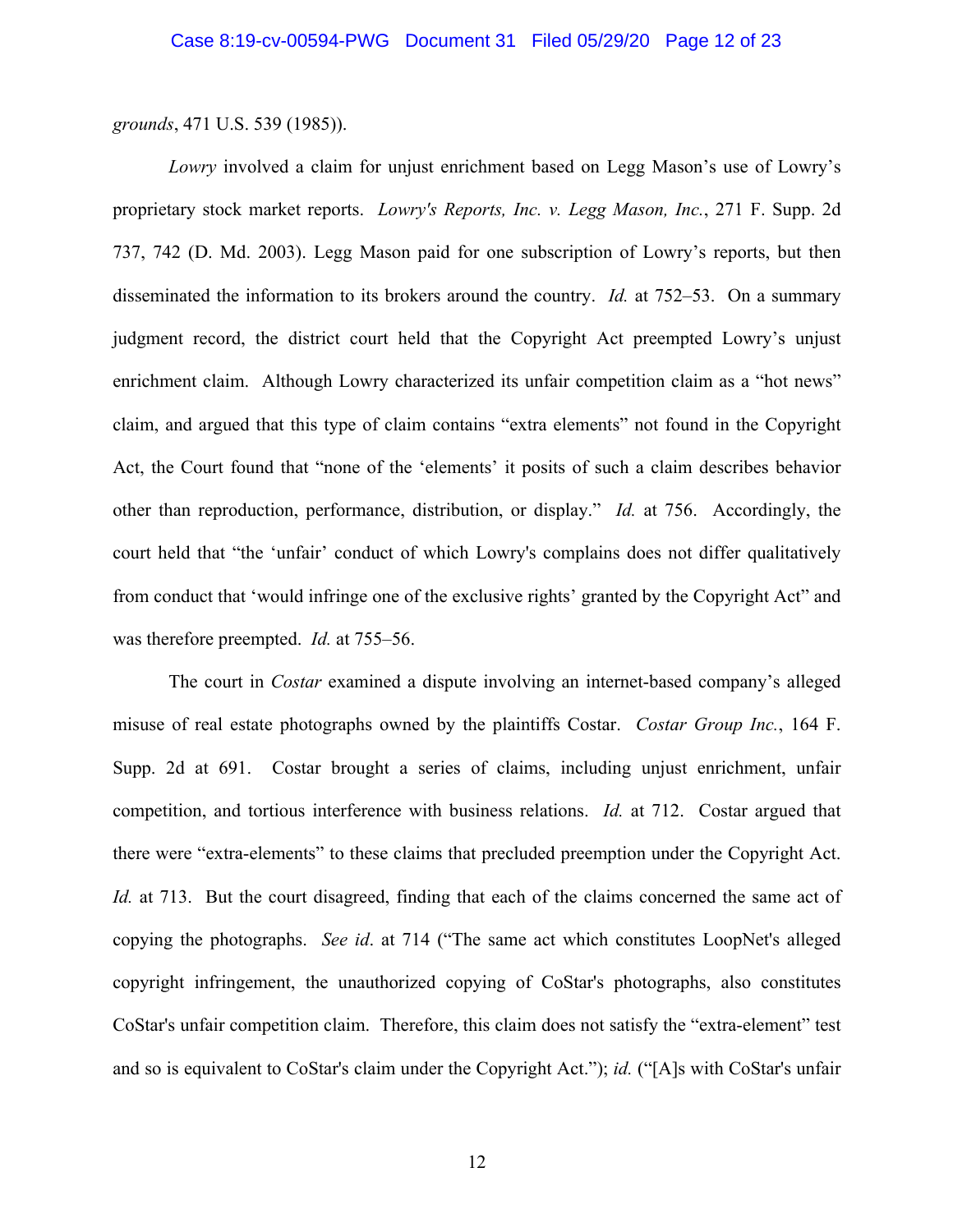### Case 8:19-cv-00594-PWG Document 31 Filed 05/29/20 Page 13 of 23

competition claims, the court fails to discern a true claim for passing off and instead sees only a disguised copyright claim."); *id.* at 715 ("Even accepting CoStar's claims that LoopNet's alleged interference was with existing licenses as opposed to prospective relationships, the present case does not present an additional element . . . . Accordingly, CoStar's intentional interference claim is also preempted by the Copyright Act.").

Like the claims in *Progressive*, *Lowry*, and *Costar*, Brantley and Nickens bring common law claims based on alleged unauthorized copying of the Running Man, and these claims are therefore preempted by the Copyright Act. I discuss each claim in turn.

First, Brantley and Nickens bring a claim for "Invasion of the Right of Privacy (Publicity)." Plaintiffs do not elaborate on the distinction between privacy and publicity or allege what state's laws they bring this claim under. They allege that Epic Games "misappropriated Plaintiffs' identities" by "capturing and digitally copying" their signature movement, the Running Man, to create the emote that "allows the player's avatars to execute the Running Man identically to Plaintiffs' version." Am. Compl. ¶ 37. Brantley and Nickens further allege that Epic did not obtain their consent or authorization, and therefore "willfully and intentionally used Plaintiff's [sic] likenesses in violation of their rights of publicity." Am. Compl. ¶ 38. Plaintiffs argue that their claim based on misappropriation of their identities and likenesses contains "extra elements" that preclude preemption, citing one case from Maryland and cases from the Third Circuit, Sixth Circuit, the District of New Jersey, and the Central District of California. ECF No. 28 at 9 (citing *Lawrence v. A.S. Abell Co.*, 475 A.2d 448, 451 (Md. 1984); *McFarland v. Miller*, 14 F.3d 912, 918 (3d Cir. 1994); *Landham v. Lewis Galoob Toys, Inc.*, 227 F.3d 619, 623 (6th Cir. 2000); *Facenda v. N.F.L. Films, Inc.*, 542 F.3d 1007, 1027 (3d Cir. 2008); *Prima v. Darden Restaurants, Inc.*, 78 F. Supp. 2d 337, 352–53 (D.N.J.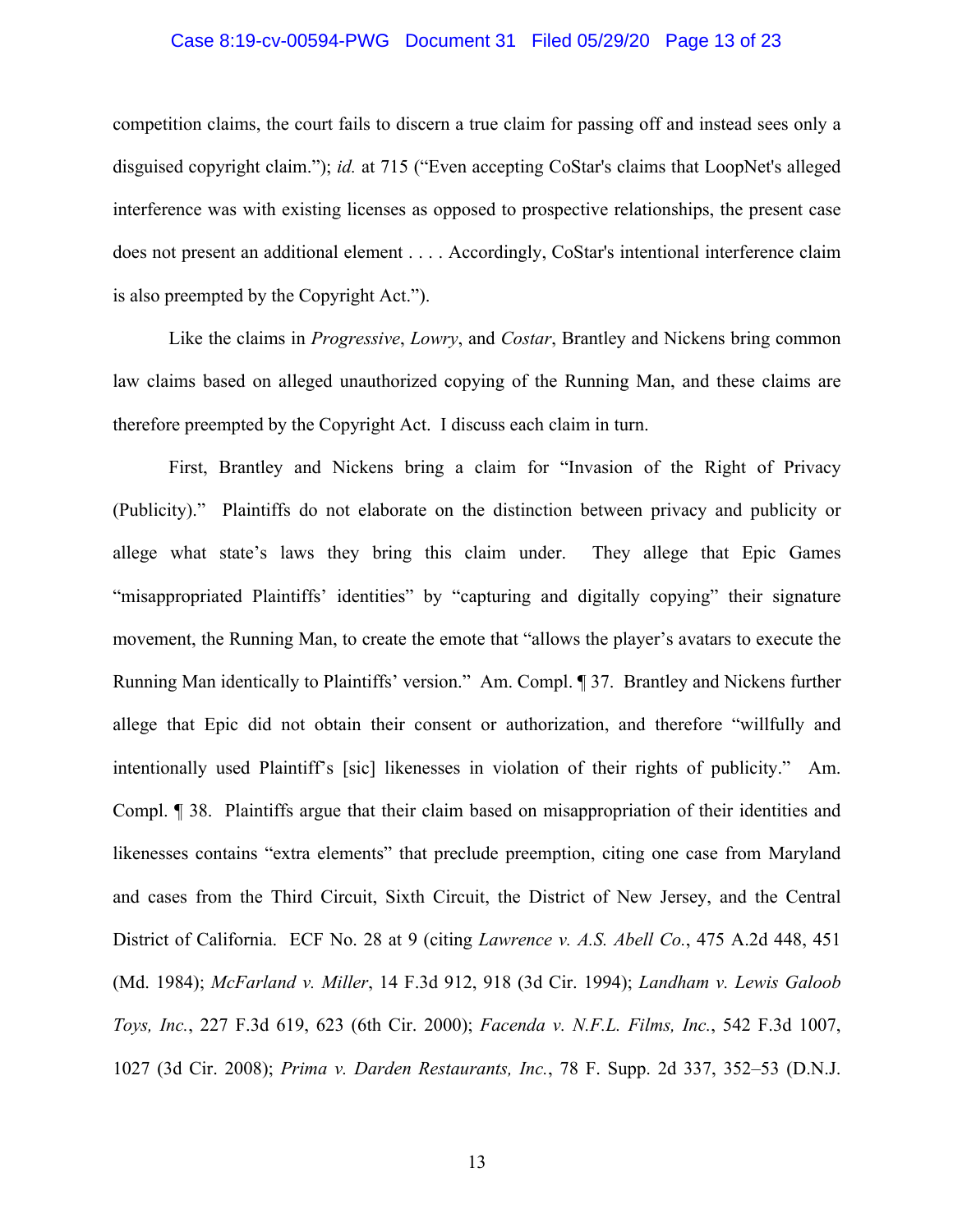2000); *Estrada v. Toyota Motor Sales U.S.A., Inc.*, No. CV 08-05992 GAF (AJWx), 2009 WL 10671571, at \*7 (C.D. Cal. Feb. 11, 2009).

Of these cases, *Lawrence v. A.S. Abell Co.*, 475 A.2d 448 (Md. 1984) and *McFarland v. Miller*, 14 F.3d 912 (3d Cir. 1994) did not involve preemption. And while the courts in the remaining cases declined to dismiss rights of publicity claims based on copyright preemption, they do little to save Plaintiffs' claims here. In other words, even though rights of publicity claims are not preempted in some cases, that does not mean that they avoid preemption in every case. *Cf. Lowry's Reports, Inc. v. Legg Mason, Inc.*, 271 F. Supp. 2d 737, 756 (D. Md. 2003) ("The Copyright Act may not preempt every state-law claim of unfair competition. Some "hot news" claims may yet survive. . . . Lowry's claim, however, does not. The Copyright Act preempts it.") The key question is whether Plaintiffs state a claim that is "qualitatively different" than the rights protected by the Copyright Act. *Berge*, 104 F.3d at 1463. And here Plaintiffs claim is based on Epic Games allegedly "capturing and digitally copying" the Running Man dance to create the *Fortnite* emote that "allows the player's avatars to execute the Running Man identically to Plaintiffs' version." Am. Compl. ¶ 37. This is squarely within the rights protected by the Copyright Act. *See* 17 U.S.C. § 106 (granting copyright owners the exclusive rights to reproduce works, prepare derivative works, distribute copies of work for sale, and perform and display work publicly). At best Plaintiffs add the conclusory allegation that that the Running Man dance is their "likeness." Am. Compl,  $\parallel$  38. But even granting inferences in favor of Plaintiffs, the Court is not obligated to adopt such legal conclusions devoid of further factual enhancement. *See Ashcroft v. Iqbal*, 556 U.S. at 678. Therefore, because the rights that Plaintiffs seek to vindicate in their right of publicity/privacy claim are equivalent to those protected by the Copyright Act, namely the reproduction, performance, distribution and display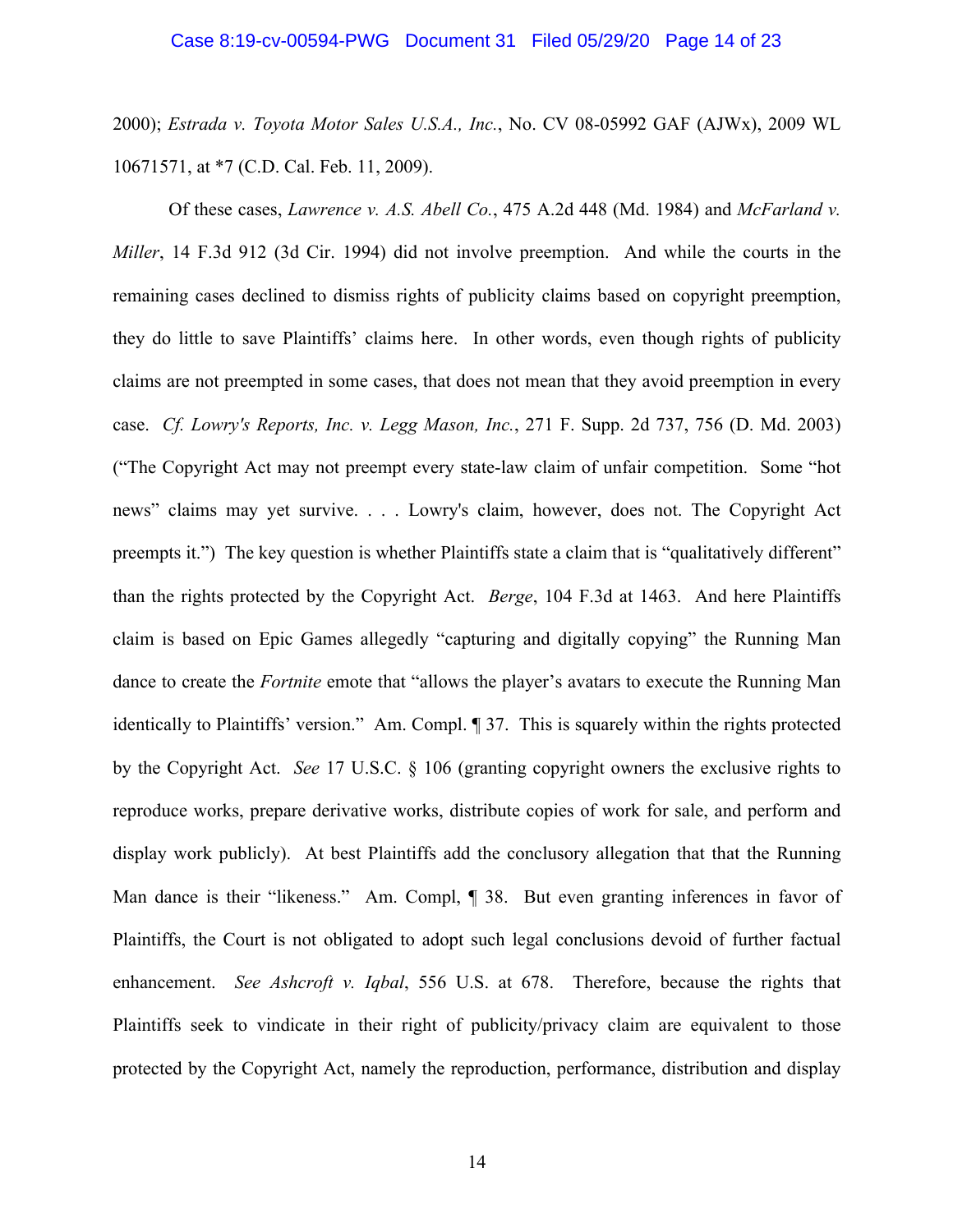### Case 8:19-cv-00594-PWG Document 31 Filed 05/29/20 Page 15 of 23

of the Running Man, this claim is preempted by the Copyright Act and dismissed.

Similarly, Brantley and Nickens' common law unfair competition claim is based on Epic Games' alleged misuse of the Running Man dance and their likeness associated with the dance. Am. Compl.  $\P$  26–35. Brantley and Nickens argue that public confusion over the origin of the Running Man provides the "extra element" that make the protected rights qualitatively different from the rights protected under the Copyright Act. ECF No. 28 at 8–9. But the rights protected by the unfair competition claims are not qualitatively different from those protected by the Copyright Act because the gravamen of both types of claims is the misappropriation of an original work. The same act which constitutes Brantley and Nickens' unfair competition claim and the rights protected by the Copyright Act is the "copying [of] the original video of the Running Man and/or copying an identical version of that video . . . ." Am. Compl. ¶ 28. The claim for unfair competition is not "qualitatively different" from a claim for copyright infringement and does not describe behavior other than the alleged copying. *Cf. Progressive Corp. v. Integon P & C Corp.*, 947 F.2d at 942; *Berge*, 104 F.3d at 1463; *Lowry's Reports, Inc.*, 271 F. Supp. 2d at 755. Therefore, Brantley and Nickens' unfair competition claims are preempted by the Copyright Act and are dismissed.

Next, Plaintiffs bring a claim for common law unjust enrichment. Brantley and Nickens allege that Epic Games has been unjustly enriched by selling an emote of the Running Man dance on the *Fortnite* electronic storefront. Am. Compl. ¶ 60. This claim is once again based on the alleged misappropriation of the Running Man dance. Am. Compl. ¶¶ 26–35, 60–63. While Brantley and Nickens argue that the rights relating to unjust enrichment are qualitatively different from those under the Copyright Act, they do not seek to vindicate any rights "other than reproduction, performance, distribution, or display." *Lowry's*, 271 F. Supp. 2d 737, 756 (D. Md.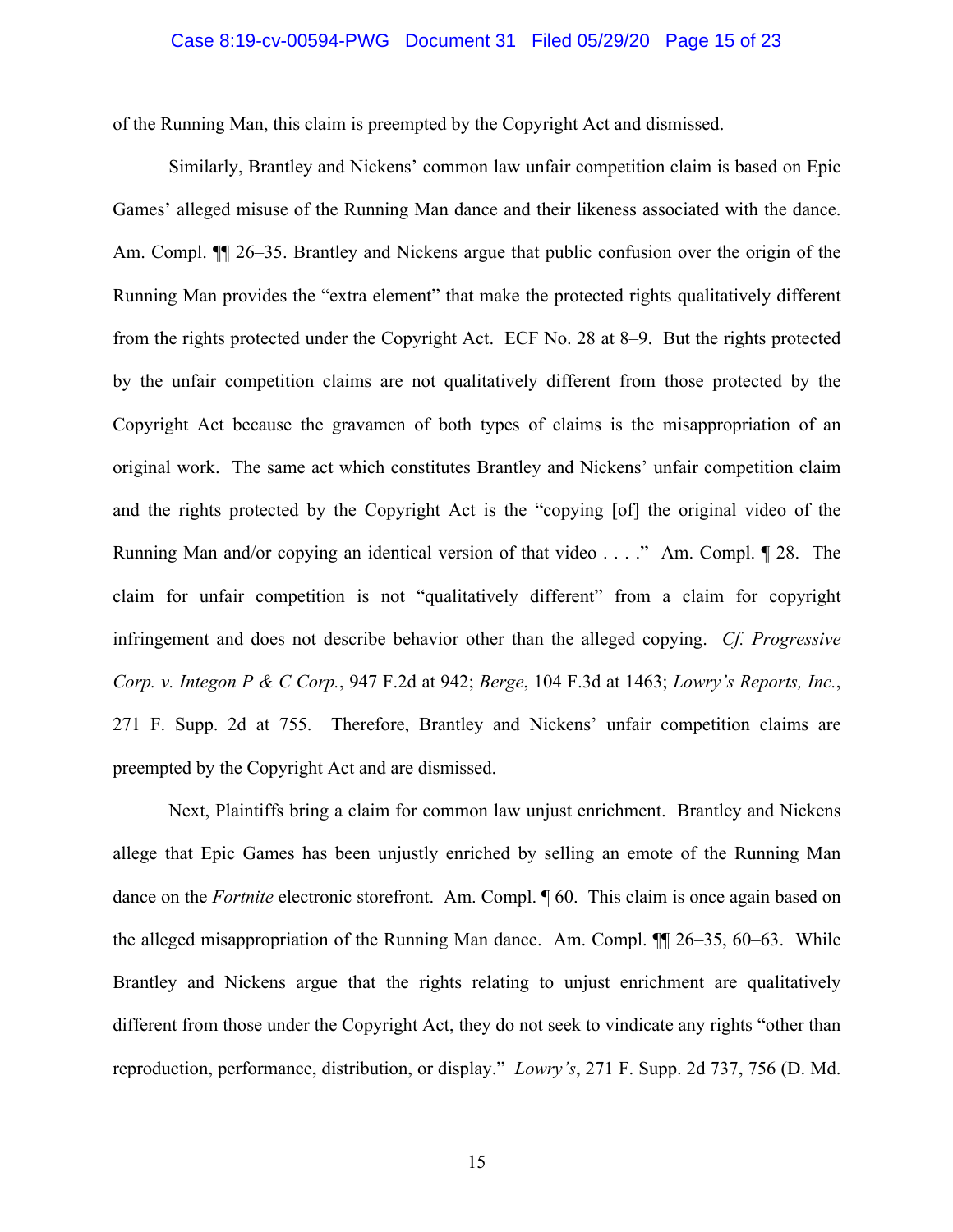### Case 8:19-cv-00594-PWG Document 31 Filed 05/29/20 Page 16 of 23

2003). Therefore, Brantley and Nickens' unjust enrichment claim is preempted by the Copyright Act and is dismissed.

# **II. Plaintiffs Fail to Adequately Allege Lanham Act and Common Law Trademark Claims**

Brantley and Nickens bring Lanham Act and trademark-related claims for unfair competition (Count II), trademark infringement (Count V), trademark dilution (Count VII) and false designation of origin (Count VII). Plaintiffs also add a common law trademark claim (Count VI). For the Lanham Act unfair competition claim, Plaintiffs do not point to a particular section of the Lanham Act, but cite generally to 15 U.S.C. § 1051 *et seq.* However, based on their allegations of misappropriation and confusion by the public in support of this claim, Am. Compl.  $\P$  45–46, it will be evaluated under Section 43(a) of the Lanham Act, 15 U.S.C. § 1125(a). *Cf. Dastar Corporation v. Twentieth Century Fox Film Corporation*, 539 U.S. 23, 32 (2003) (evaluating Lanham Act unfair competition claim under Section 43(a)); *Mays & Assocs., Inc. v. Euler*, 370 F. Supp. 2d 362 (D. Md. 2005) (same); *Slep-Tone Entm't Corp. v. Wired for Sound Karaoke & DJ Servs., LLC*, 845 F.3d 1246, 1250 (9th Cir. 2017) (same). Plaintiffs remaining Lanham Act claims are also brought under § 43(a) of the Lanham Act, 15 U.S.C. § 1125(a). That section provides as follows:

(a) Civil action

(1) Any person who, on or in connection with any goods or services, or any container for goods, uses in commerce any word, term, name, symbol, or device, or any combination thereof, or any false designation of origin, false or misleading description of fact, or false or misleading representation of fact, which—

(A) is likely to cause confusion, or to cause mistake, or to deceive as to the affiliation, connection, or association of such person with another person, or as to the origin, sponsorship, or approval of his or her goods, services, or commercial activities by another person, or

(B) in commercial advertising or promotion, misrepresents the nature, characteristics, qualities, or geographic origin of his or her or another person's goods, services, or commercial activities,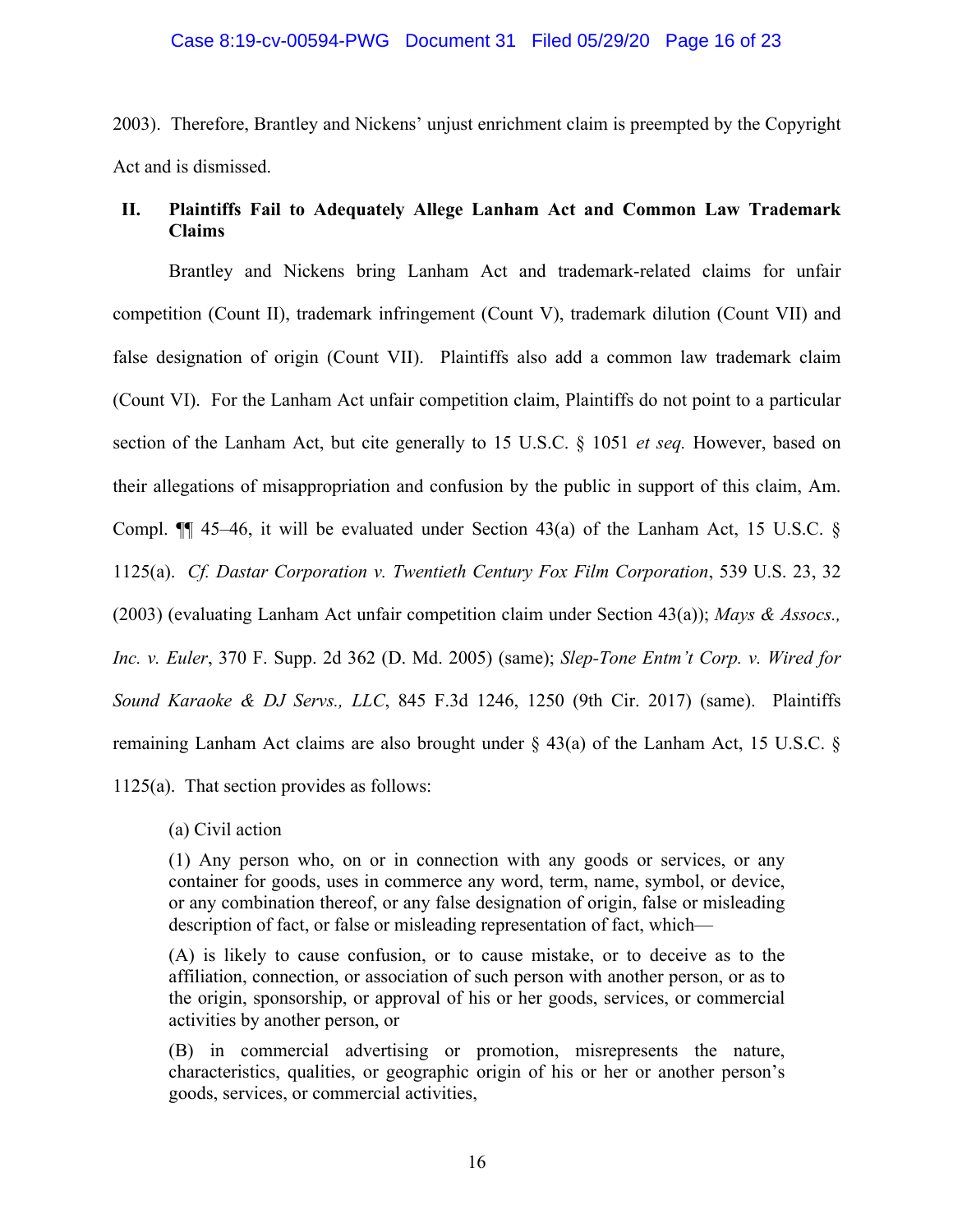#### Case 8:19-cv-00594-PWG Document 31 Filed 05/29/20 Page 17 of 23

shall be liable in a civil action by any person who believes that he or she is or is likely to be damaged by such act.

15 U.S.C. § 1125(a). For the reasons discussed below, Plaintiffs' Lanham Act unfair competition and false designation of origin claims are dismissed because the allegations are properly the subject of copyright, not Lanham Act, protection. The Lanham Act trademark infringement and trademark dilution claims are dismissed because Plaintiffs fail to allege a trademark. Plaintiffs' common law trademark claim fails for the same reason.

I begin with the Lanham Act unfair competition and false designation of origin claims. As the basis for the unfair competition claim, Plaintiffs allege that Defendants "exploit[ed] and misappropriate[ed] Plaintiffs' likenesses through the improper use of the Running Man" and that Defendants' use of the Running Man "has caused and will continue to cause confusion and mistake by leading the public to erroneously associate the Emote offered by Epic with the Running Man, as executed and associated with Plaintiffs, as exemplified in their online video." Am. Compl.  $\P$  45–46. As to the false designation of origin, claim, Plaintiffs simply reincorporate their prior allegations and allege that "Defendants conduct constitutes a false designation, description or representation in violation of Section 43(a) of the Lanham Act, 15 U.S.C. § 1125(a)." Am. Compl. ¶ 89-90.

Although the Copyright Act does not expressly preempt the Lanham Act as another federal statute, similar principles apply based on the areas that Congress designated for each. *See Lions Gate Entm't Inc. v. TD Ameritrade Servs. Co., Inc.*, 170 F. Supp. 3d 1249, 1265 (C.D. Cal. 2016) ("The same kind of [copyright] preemption principle applies for federal Lanham Act causes of action as for state and common-law causes of action.") In *Dastar Corporation v. Twentieth Century Fox Film Corporation*, the Supreme Court discussed the delineation between Lanham Act and copyright claims. The Court explained that "origin of goods" provision of §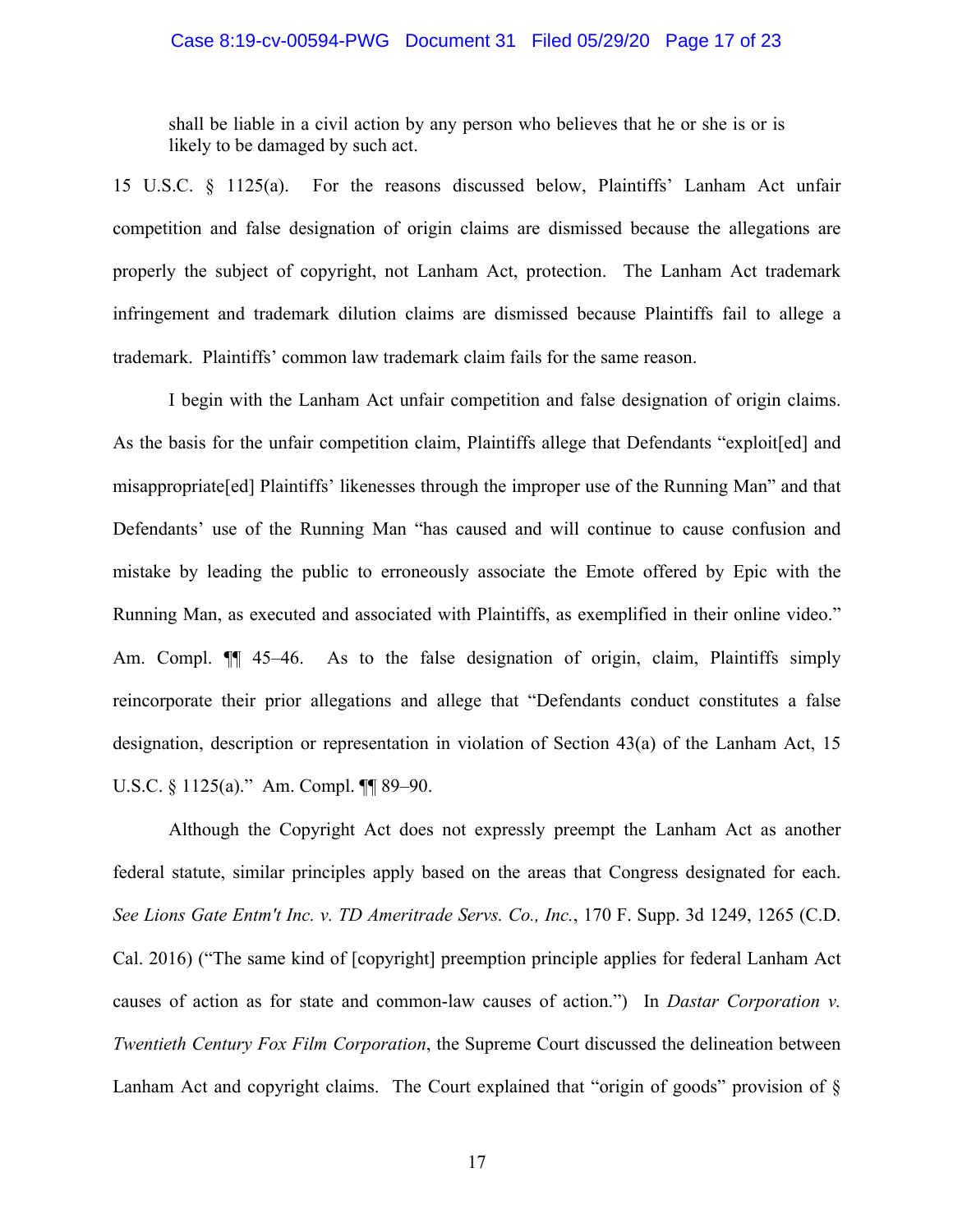### Case 8:19-cv-00594-PWG Document 31 Filed 05/29/20 Page 18 of 23

43(a) of the Lanham Act was designed to prevent consumer confusion as to the source of goods and not "originality or creativity" which is protected by copyright and patent law. *Dastar Corporation v. Twentieth Century Fox Film Corporation*, 539 U.S. 23, 32 (2003). The Court held that the phrase "origin of goods" refers only to "the producer of the tangible goods that are offered for sale, and not to the author of any idea, concept, or communication embodied in those goods." *Id. Dastar* therefore instructs that causes of action under § 43(a) of the Lanham Act based on misappropriation and confusion can proceed only where there is confusion as to "the producer of the [] product sold in the marketplace" not the "person or entity that originated the ideas or communications that 'goods [or services]' embody or contain." *Id.* at 32.

Following *Dastar*, courts have dismissed Lanham Act claims where the allegations pertain to copying ideas or concepts. For example, as particularly relevant here, the court in *Pellegrino* dismissed Plaintiff's false designation of origin claim under the Lanham Act based on Epic allegedly copying Plaintiff's signature move to create the "Phone It In" emote. The court explained:

The[] allegations establish that the Signature Move is the creative idea underlying Epic's tangible good, the Phone It In emote. Furthermore, the Complaint does not plausibly allege that there was or could be any confusion as to who produced the Phone It In emote. At best, the Complaint alleges that there is confusion over who originated the Signature Move embodied in the Phone It In emote because Epic does not "credit[ ] Pellegrino as the dance's creator and owner." (*Id.* ¶ 47.) Under *Dastar*, a claim that concerns the origin of an idea embodied in a tangible good is governed by copyright law, not the Lanham Act.

*Pellegrino v. Epic Games, Inc.,* No. CV 19-1806, 2020 WL 1531867, at \*6 (E.D. Pa. Mar. 31, 2020). *See also Mays & Assocs., Inc. v. Euler*, 370 F. Supp. 2d 362 (D. Md. 2005) (dismissing unfair competition claim under  $\S$  43(a) of the Lanham Act where images posted on website were not for sale and distribution and embodied only creative work); *Slep-Tone Entm't Corp. v. Wired for Sound Karaoke & DJ Servs.*, LLC, 845 F.3d 1246, 1250 (9th Cir. 2017) (affirming dismissal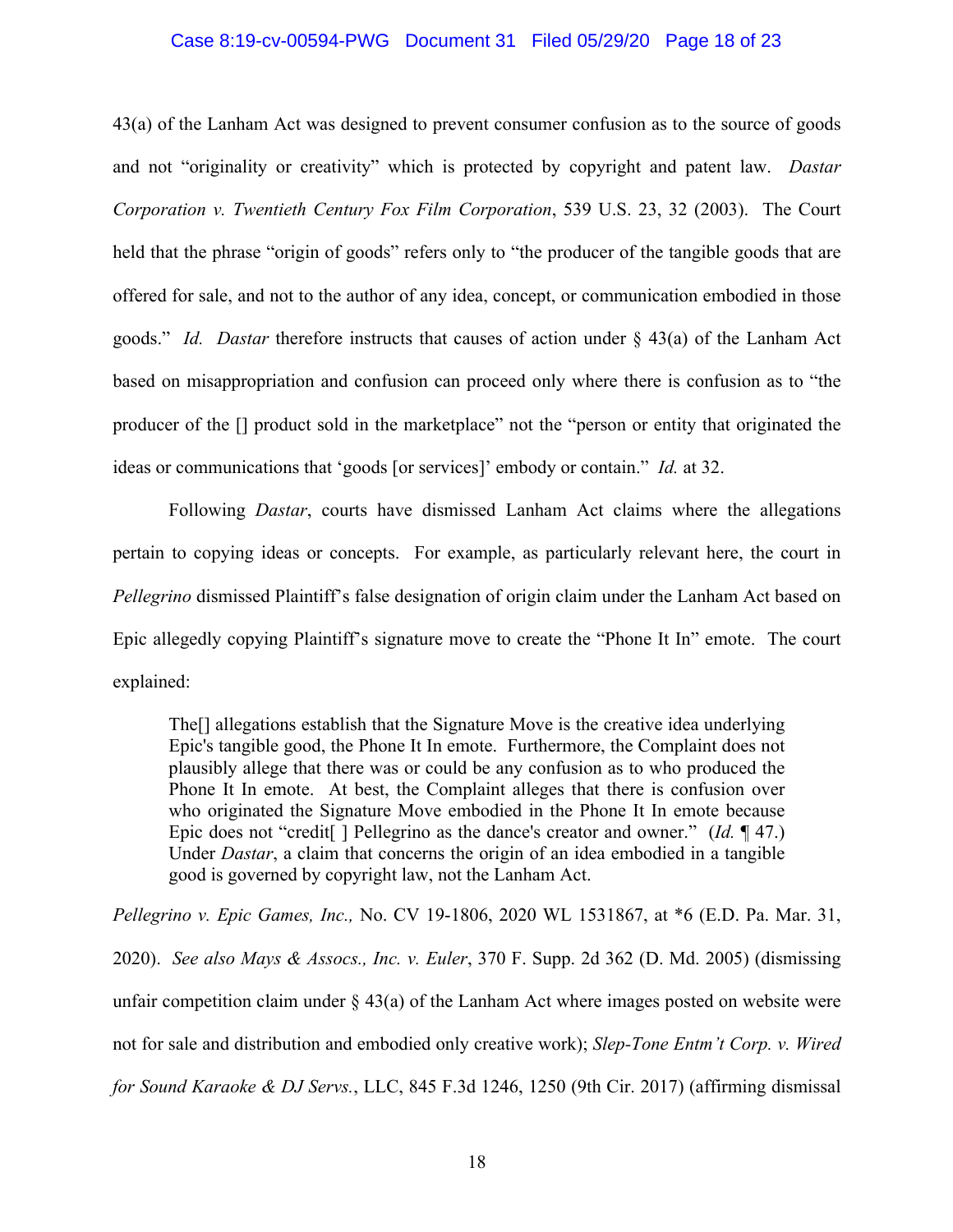### Case 8:19-cv-00594-PWG Document 31 Filed 05/29/20 Page 19 of 23

of Lanham Act  $\S$  43(a) claims for unfair competition and trademark infringement where Defendant did not use Plaintiff's marks to sell its karaoke files, but allegedly used the content of Plaintiff's karaoke tracks without authorization); *Lions Gate Entm't Inc. v. TD Ameritrade Servs. Co.*,170 F. Supp. 3d 1249 (C.D. Cal 2016) (dismissing Lanham Act § 43(a) claims for unfair competition and false designation of origin, finding allegations Defendant's use of elements from the film *Dirty Dancing* including the famous "dance lift," did not cause confusion over source of tangible goods offered for sale, but only the ideas and concepts embodied in those goods).

Here, like in *Pellegrino*, Plaintiffs do not allege facts that suggest there is confusion regarding the producer of a tangible product sold in the marketplace. At best the allegations indicate that each Plaintiff might be a "person or entity that originated the ideas or communications that 'goods [or services]' embody or contain," but this fails to establish a Lanham Act claim. *Dastar,* 539 U.S. at 32. Therefore, these claims are dismissed.

Next, I address Plaintiffs' trademark infringement and trademark dilution claims under the Lanham Act. These claims are dismissed because Plaintiffs fail to allege that the Running Man dance is a valid trademark and it does not identify a good or service. Federal trademark law defines the term "trademark" to include any "word, name, symbol, or device, or any combination thereof" that is used to identify and distinguish unique goods or services. 15 U.S.C. § 1127. Accordingly, there are two requirements for a trademark, first that the object in dispute meets the definition of a "word, name, symbol, or device" and second, that it be used to identify and distinguish a unique good or service. Additionally, trademarks themselves are not goods or services, but rather "instruments to identify goods and services." *Radiance Found., Inc. v. N.A.A.C.P.*, 786 F.3d 316, 327 (4th Cir. 2015).

Plaintiffs allege that their trademark is the Running Man and that it has become distinct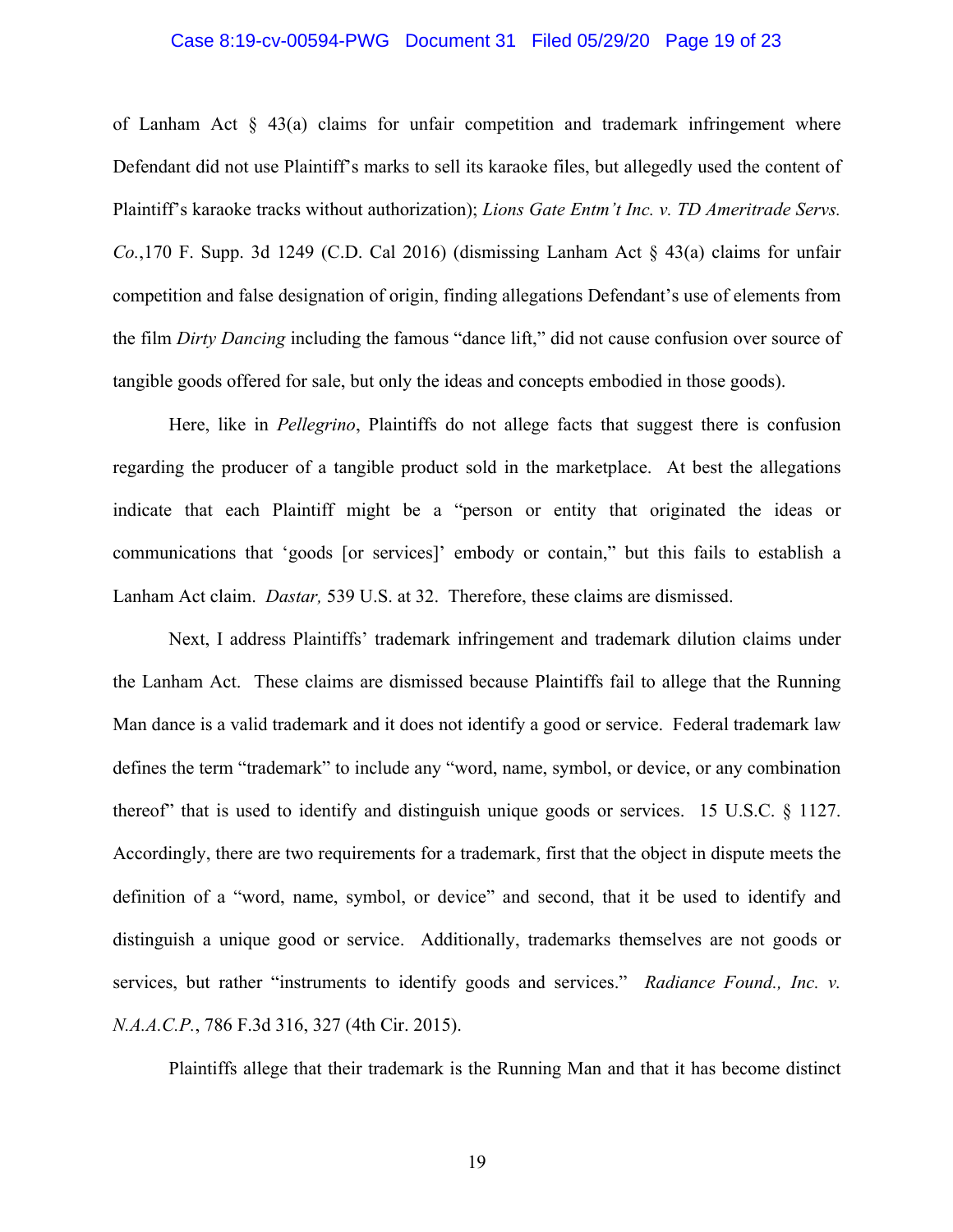### Case 8:19-cv-00594-PWG Document 31 Filed 05/29/20 Page 20 of 23

and immediately recognizable. Am. Compl. ¶¶ 64, 73. This trademark is allegedly based on Plaintiffs' "likeness." *Id.* at  $\P$  65, 75. To the extent this is more than a conclusory allegation, as a general rule images and likenesses do not function as trademarks. *ETW Corp. v. Jireh Publ'g*, 322 F. 3d 915, at 922-923 (6th Cir. 2003) ("Images and likenesses [] are not protectable as a trademark because they do not perform the trademark function of designation.").

Moreover, Brantley and Nickens have not adequately alleged how the Running Man dance is used to identify a unique good or service. In its brief in opposition, Brantley and Nickens argue that the Running Man dance is a trademark for performances by Plaintiffs. ECF No. 28 at 32. This argument is too clever by half. The Running Man dance cannot be a trademark for performances of the Running Man dance. *See Radiance Found., Inc.*, 786 F.3d 316, 327 (4th Cir. 2015) (explaining that a trademark cannot be in itself a "good[] or service," but is rather an "instrument to identify a good<sup>[]</sup> [or] service<sup>[]</sup>.") Therefore, Brantley and Nickens' Lanham Act trademark infringement and trademark dilution and common law trademark infringement claims are dismissed for failure to allege a trademark.

Finally, Plaintiffs allege as part of their Lanham Act unfair competition and trademark infringement claims that Defendants actions have "creat[ed] the false impression that Plaintiffs endorsed Fortnite." Am. Comp.  $\P$  47, 65. Although Plaintiffs did not plead this as a separate cause of action, I address it as an alternative theory of liability.

"In an action for false endorsement, the plaintiff must prove the likelihood of consumer confusion as to the origin, approval or endorsement of the product." *Comins v. Discovery Commc'ns, Inc.*, 200 F. Supp. 2d 512, 522 (D. Md. 2002) (citing *Waits v. Frito–Lay, Inc.*, 978 F.2d 1093, 1110 n.9 (9th Cir.1992)). Several other courts have dismissed false endorsement claims based on the principles of *Dastar*. For example, in *Rudovsky v. W. Publ'g. Corp.*, No. 09

20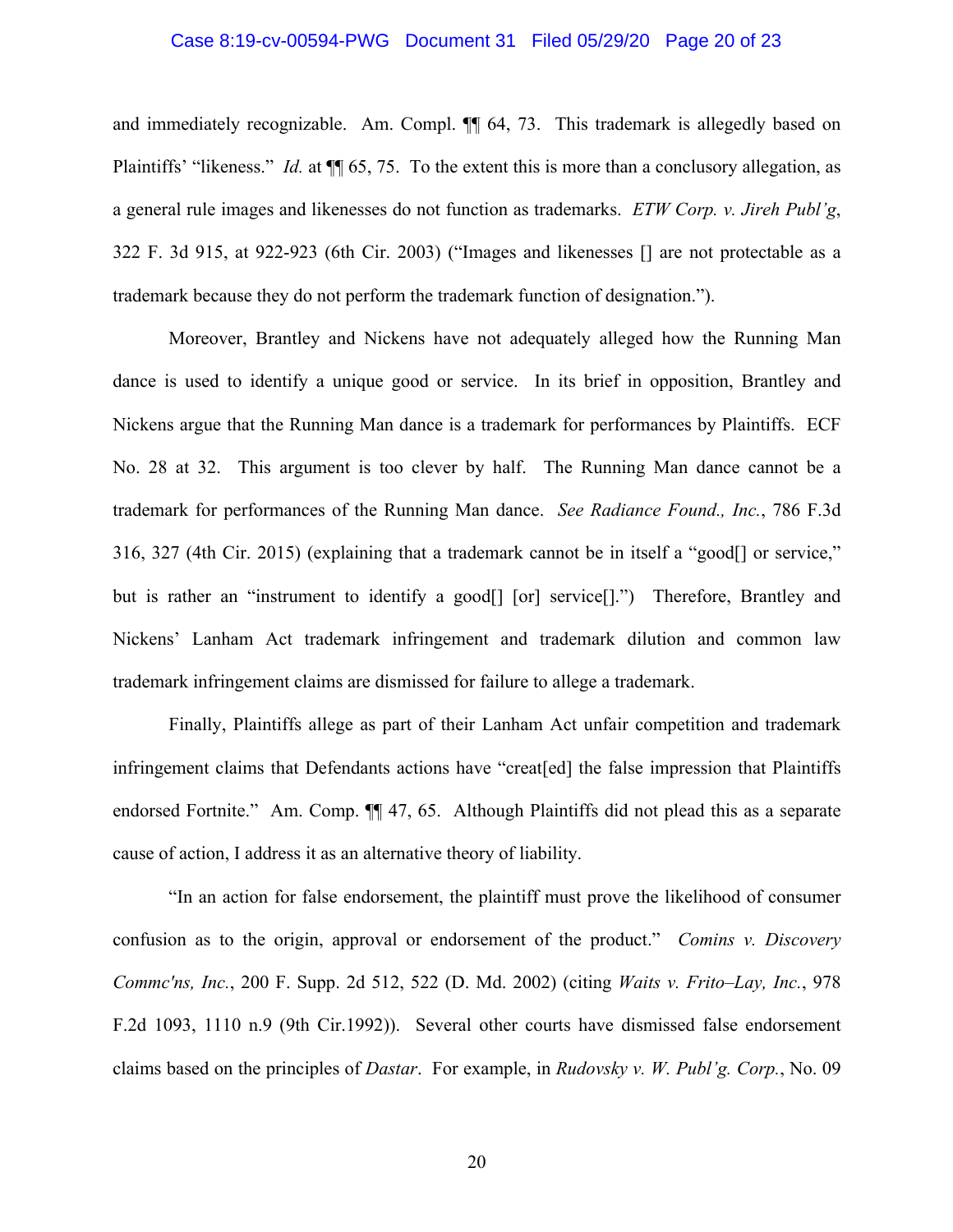Civ. 00727, 2010 WL 2804844, at \*1–2 (E.D. Pa. July 15, 2010), the court held that claims under the Lanham act for false endorsement were precluded by *Dastar*. In that case, plaintiffs were two law professors that sued West publishing company after it published a supplement to a treatise authored by the plaintiffs without their knowledge and with their names listed as authors. *Id.* The *Rudovsky* court explained that allowing a false endorsement claim would lead to the very conflict between Lanham Act and copyright liability that the Supreme Court was seeking to

avoid in *Dastar*:

[T]o accord "special treatment" to "communicative products" - that is, to read the word "origin" in the Lanham Act to cover the authors of communicative products - would "cause[ ] the Lanham Act to conflict with the law of copyright, which addresses that subject specifically." [*Dastar*, 539 U.S. at 33.] The Court held that:

Another practical difficulty of adopting a special definition of "origin" for communicative products is that it places the manufacturers of those products in a difficult position. On the one hand, they would face Lanham Act liability for failing to credit the creator of a work on which their lawful copies are based; and on the other hand they could face Lanham Act liability for crediting the creator if that should be regarded as implying the creator's "sponsorship or approval" of the copy,  $15$  U.S.C. §  $1125(a)(1)(A)$ .

*Dastar*, 539 U.S. at 36. The defendants here would be placed in precisely this position if the Lanham Act claims, particularly the false endorsement claim, were permitted to go forward.

*Rudovsky v. W. Pub. Corp.*, No. 09-CV-00727-JF, 2010 WL 2804844, at \*1–2 (E.D. Pa. July 15,

2010). In other words, while *Dastar* dealt with an unfair competition claim under the Lanham

Act, the same principles applied to claims for false endorsement. *See also Romantics v.* 

*Activision Publ'g, Inc.*, 532 F. Supp. 2d 884, 889 (E.D. Mich. 2008) (false endorsement claim for

use of song in video game barred by *Dastar*); *Lions Gate Entm't v. TD Ameritrade Servs. Co.,* 

*Inc.*, 170 F. Supp. 3d 1249, 1266 (C.D. Cal 2016) (false association claim based on "dance lift"

barred by *Dastar*).

In *Pellegrino*, the court declined to dismiss a claim for false endorsement, finding that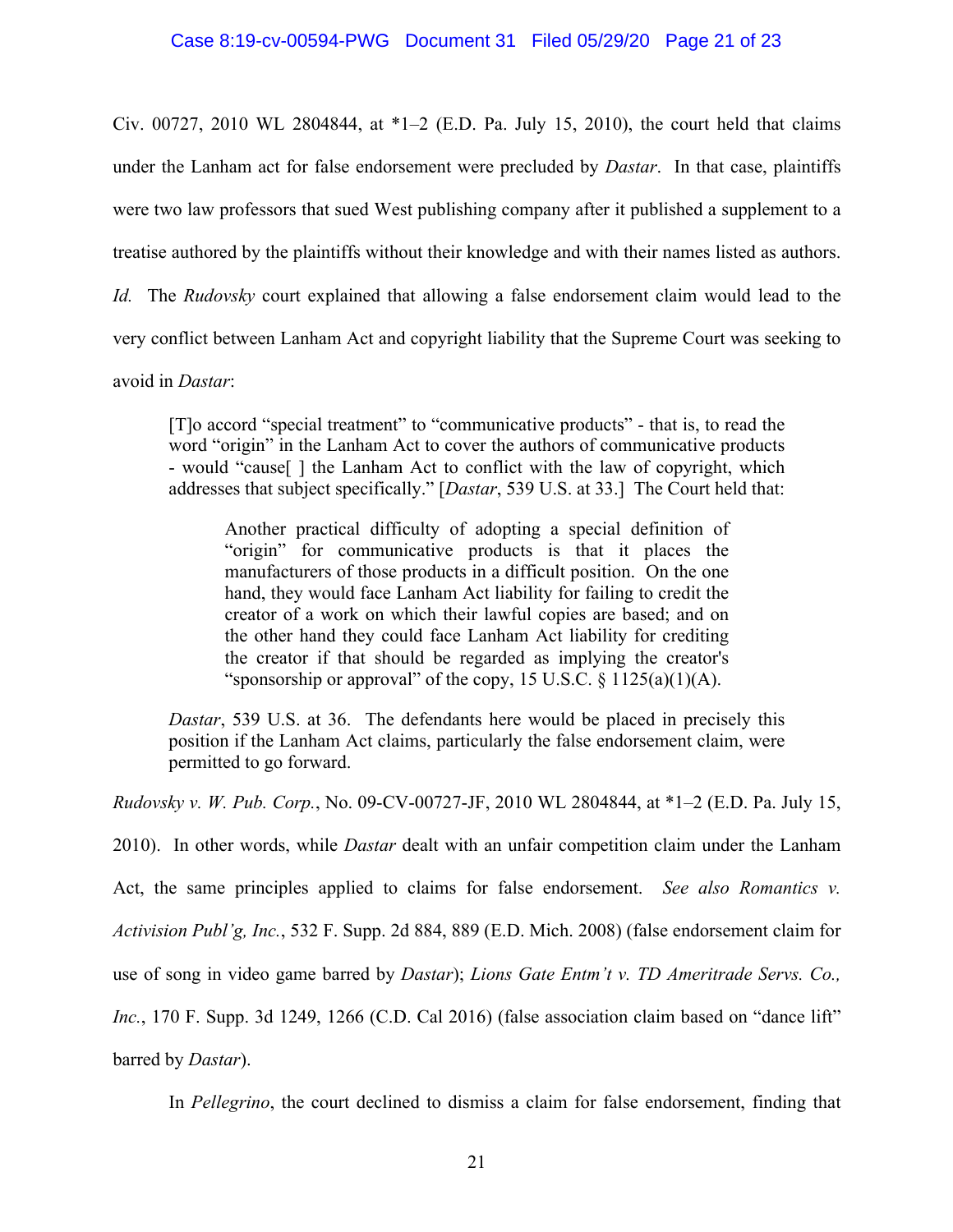### Case 8:19-cv-00594-PWG Document 31 Filed 05/29/20 Page 22 of 23

such claims were not necessarily barred by *Dastar*. In that case, the court distinguished *Rudokvosky* and found that Plaintiff's allegations that Epic Games used his likeness did not depend on the authorship or origin of his signature move and therefore stated a distinct claim for false endorsement. *Pellegrino v. Epic Games, Inc.*, No. CV 19-1806, 2020 WL 1531867, at \*7 n.5 (E.D. Pa. Mar. 31, 2020). Even if the allegations in that case supported such a distinction, here they do not. Plaintiffs allegations regarding false endorsement are based on copying the Running Man dance and the conclusory allegation that Epic Games used their likeness. Comp. ¶¶ 47, 65. A false endorsement claim based on these allegations would lead to the type of conflict between the Lanham Act and the copyright law that the Supreme Court sought to avoid in *Dastar*. Therefore, Plaintiffs' Lanham Act claims based on false endorsement are dismissed.

#### **III. Dismissal with Prejudice**

For the reasons stated above, all of Plaintiffs' claims are dismissed. This dismissal is with prejudice. "The determination whether to dismiss with or without prejudice under Rule 12(b)(6) is within the discretion of the district court.'" *Weigel v. Maryland*, 950 F. Supp. 2d 811, 825–26 (D. Md. 2013) (*quoting 180S, Inc. v. Gordini U.S.A., Inc.*, 602 F. Supp. 2d 635, 638–39 (D. Md. 2009)). Generally, the plaintiff should be afforded an opportunity to amend, or dismissal should be without prejudice. *See Adams v. Sw. Va. Reg'l Jail Auth.*, 524 F. App'x 899, 900 (4th Cir. 2013) ("Where no opportunity is given to amend the complaint, the dismissal should generally be without prejudice."). Here, Plaintiffs were given an opportunity to amend and did so after Defendants previously raised these deficiencies with the pleadings in accordance with my pre-motion procedure. *See* ECF Nos. 3, 17, 18, 21, 25. Therefore further amendment would be futile and the claims are dismissed with prejudice.